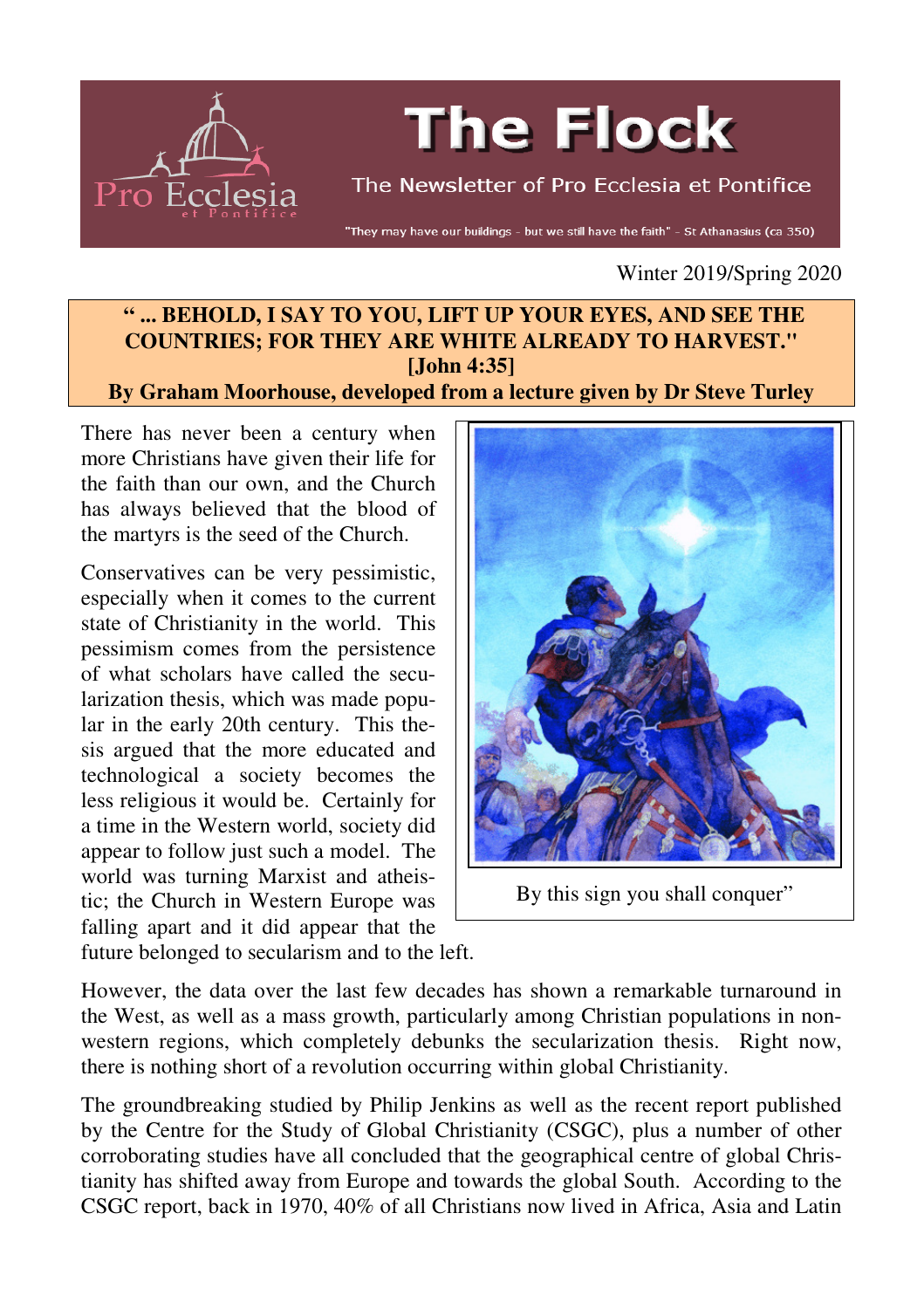America. Trend since then suggests that this figure could rise to 65% in just a few years from now, and what's so exciting here is that we're finding that Christianity is actually growing more rapidly in these regions than their population increases, which shows that conversion is a key part of such growth. In fact, Philip Jenkins research suggests that global Christian growth is far outpacing Islam, largely because of unexpected imploding birth rates in the Islamic world. According to these estimates, by 2050 there will be three Christians for every two Muslims worldwide.

The growth of the Pentecostal movement alone has been staggering. In 1970 Pentecostals were 5% of global Christianity, today they're 26% and they're projected to reach over 1 billion by the end of the century. That's the equivalent to the current Muslim population. Even today Pentecostals would match the population of China or India. Indeed, some have argued that Pentecostalism may be the single most successful social movement of the 20th century.

We can witness this growth, in particular, in Africa. Jenkins notes that at the beginning of the 20th century Africa had about 10 million Christians out of a continental population of over a hundred million. This meant that Christianity made up just under 10% of the Continental population. Today, just over one hundred years later, the Christian total stands at a whopping 360 million out of a total population of 780 million, which means that as of today almost 50% of the African population identifies as Christian; and that percentage is likely to continue to rise because Christian African countries have some of the world's highest rates of population growth.

In terms of specific denominations, the Catholic Church has more than doubled between 1976 and 1995 in Africa. Currently there are a 120 million African Catholics, with projections of upwards of 230 million by 2025. In Asia, Catholicism has seen a 90% increase in recent decades. And The Centre for the Study of Global Christianity found that Evangelicals had also grown significantly, from about 98 million in 1970 to over 300 million today.

Now in the West, what we're finding is that the growth in Christians is not so much coming from conversions, as in Africa and Asia and Latin America. Instead what we're seeing is nothing short of a demographic revolution taking place. According to research conducted by the University of London scholar Eric Kaufmann, there is a massive demographic deficit between secularists and conservative religionists in the West. So, for example, in the United States while non-religious women average only 1.5 children per couple, conservative evangelical women average 2.5 children per couple. This represents a 28% fertility advantage. The significance of this fertility advantage over time is stunning. Starting, for example, with a population evenly divided, say 50% conservative evangelicals and 50% secularists, in one generation that would split to a 60/40% difference, in two generations 75/25% and in 10 generations 99% to 1%.

Kaufmann notes that the more conservative the Christian denomination, the more children they're having. So the Amish, for example, double in population every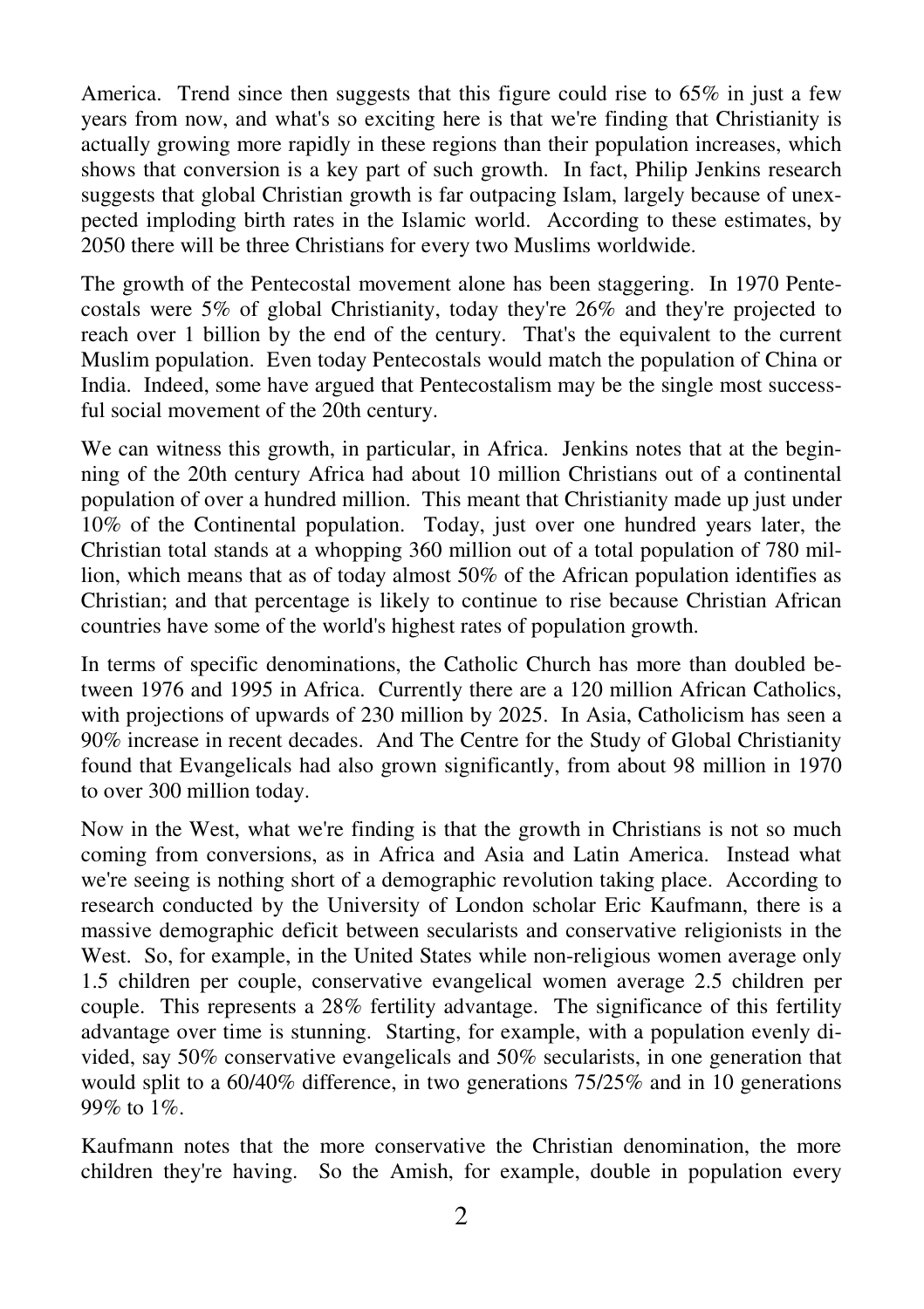twenty years and projections have the Amish numbering over a million in the United States in just a few decades.

And this is going on in Western Europe as well. Since 1970 charismatic Christians in Europe have expanded steadily at a rate of 4% per year, in step with Muslim growth, and Lutherans in Finland and Calvinists in Holland have a fertility advantage over their secular populations of a four to one and two to one respectively.

Now by contrast, Kaufman's data projects that secularists who consistently exemplify a low fertility rate of around 1.5%, which is significantly below the replacement level of 2.1 will begin a steady decline after 2030 to no more than about 14% or 15% of the American population. Similar projections apply to Europe as well, although it will take a little longer. And to all of this we can add data collected recently from Central and Eastern Europe by the Pew Research Centre, which just released a major survey with evidence of an astonishing growth in Christian sentiment and self-identification among Central and Eastern Europeans.

In 1991, only 37% of Russians identified as Orthodox Christians, now that number has risen to over 70%! In 1991, only 39% of Ukrainians identified as Orthodox Christians, today that number is over 80%, and back in the 90s about 60% of Bulgarians identified as Orthodox Christians, still very strong, but today it's 75%. The Pew survey mirrors a study published in The Journal for the Scientific Study of Religion that examined the question of whether Russia was experiencing a genuine religious revival. The study concluded that Russia was in fact experiencing a genuine Christian revival among its population, and we're seeing comparable results throughout Eastern and Central Europe as a whole.

So what's the end result of all this, well the end result is that it's now projected that within the next 25 years the population of the world's Christians is expected to grow to nearly 3 billion, making Christianity the world's largest faith by far. The world is becoming more and more Christian in a way the likes of which we have never seen. We are entering more and more into a transcontinental Christian civilization that will have profound cultural, social and political ramifications for generations to come.

None of these studies have focussed specifically on traditional Catholicism. Whilst Novus Ordo Catholics are busy contracepting themselves out of existence, traditional Catholics often have families, not 20% or 30%% larger than secularists, but 300% to 400% larger, so eat your heart out Bergoglio. It would be interesting if someone could work out what that will mean in ten generations. I've been a traditional Catholic for approximately 20 years, and I can personally attest to the fact that new trad groups pop-up seemingly almost monthly.

Pope Francis is fond of spouting gobbledegook like time is greater than space. This is just a smarty-pants way of saying that if you believe the earth is flat, and the times are moving towards agreeing that the world is a globe, than if you don't move with the times, you will eventually end up looking pretty silly. Francis mistake, however, is equating reality with what the cultural Marxist activists pretending to be journalists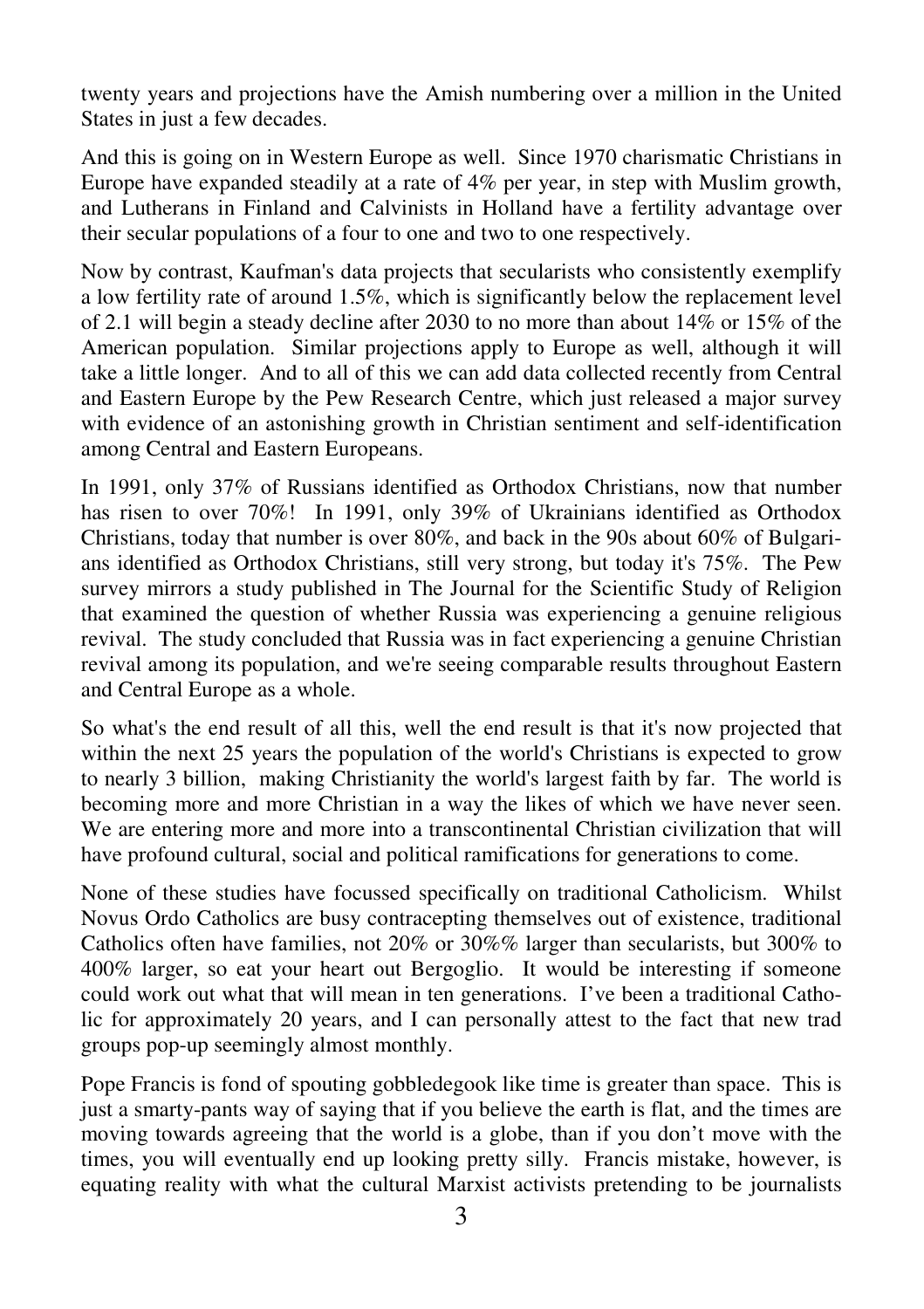and educators are telling us. My eyes were well and truly opened about five years ago when a million (that's right, *a million*) Frenchmen protested on the streets of Paris against same-sex adoption and the mainstream media did not report it. Brexit and the election of Trump buried any remaining delusion that the mainstream media actually had its finger on the pulse of the exciting times in which we live.

It is of course sad that many of these new Christians will not be Catholics, and to the extent they are not Catholics they are, of course, not Christians. But unfortunately it is no longer that simple. There are many Episcopalians these days whose faith, at least on moral issues, is more orthodox than many so-called Catholics. We must pray that Our Mother, The One True Church of Christ, will one day very soon return to robust health, and under a saintly pope once again draw heretics and schismatics (the vast majority of whom are in good faith) back to their true home in her bosom.

Our Blessed Mother, when she appeared at Fatima, told the three children that they should not fret because her Immaculate Heart would eventually triumph. I have written before in the Flock that I believe that we could be living in the pre-dawn, the period when one can see light in the sky, but the sun as not yet risen above the horizon, of that promised era of the triumph of Our Lady's Immaculate Heart.

## **AMAZON SYNOD FRANCIS BLINKS AND WE DODGE THE BULLET By Michael J. Matt, Editor of the Remnant**

THE REVOLUTION OF Pope Francis is far more vulnerable than he wants the world to think it is. By his own admission, Francis set out to fundamentally change the Church founded by Christ Himself, whose doctrine is based on Holy Writ and whose praxis is rooted in 2000 years of Catholic Tradition.

Even despite Vatican II, such papal hubris is unprecedented in the history of the Church and is bound to encounter significant opposition.

Today, February 12, 2020, we have been given welcome proof of the extent to which this pontificate has passed its peak.

After all their threats and boisterous bloviating at the Amazon Synod about the coming ordination of women deacons, the Apostolic



Exhortation turned out to be much ado about nothing, with the pope quite rightly admitting that to admit women to Holy Orders "would in fact narrow our vision; it would lead us to clericalize women, diminish the great value of what they have al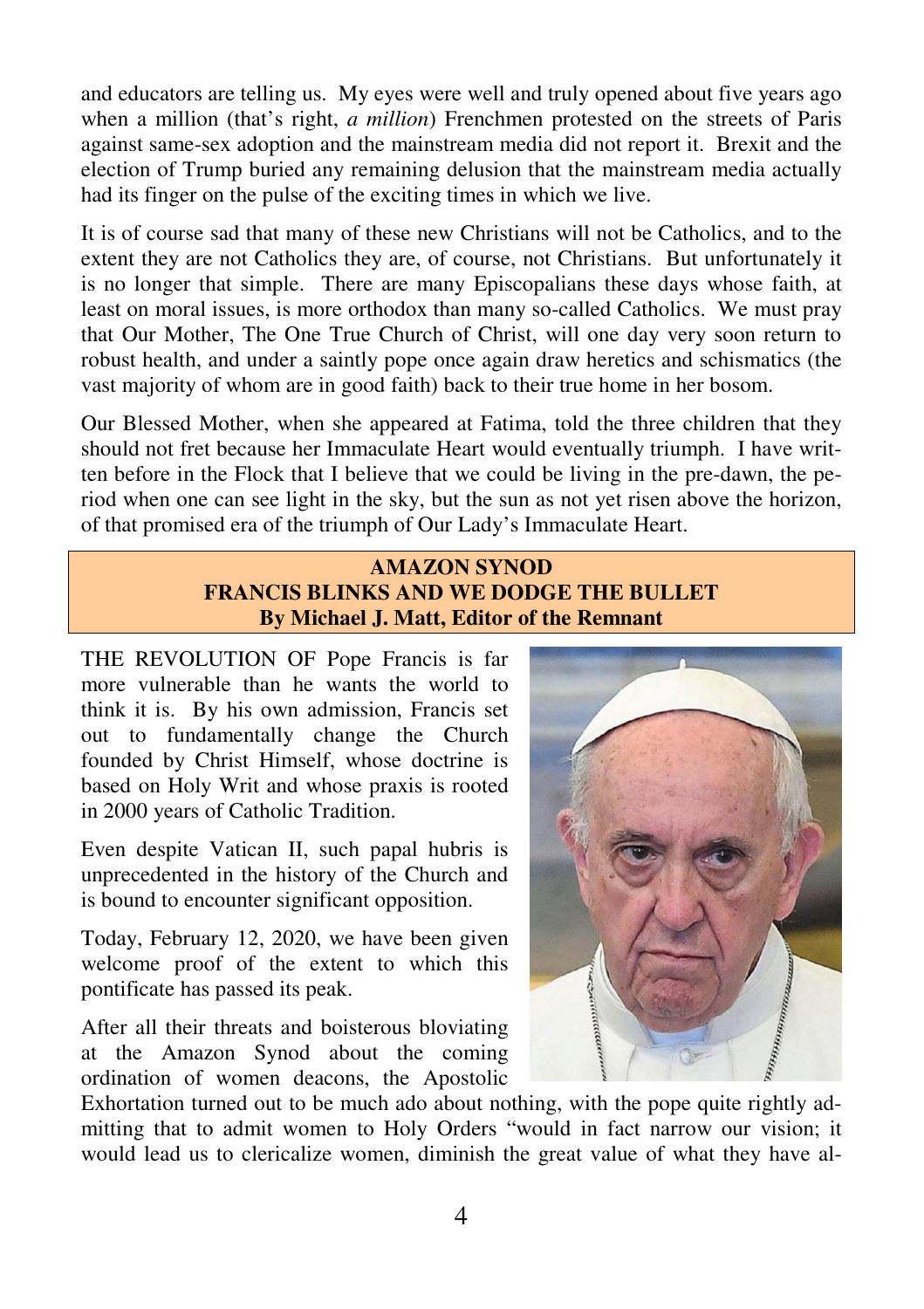ready accomplished, and subtly make their indispensable contribution less effective." Exactly right, Francis!

Francis' Exhortation is called *Querida Amazonia*, which means "Beloved Amazon", and although it argues that "inculturation" is "necessary" for the Amazon people - and praises "indigenous expressions of religiosity" - it falls well short of the mark when it comes to the threatened ordination of women and married priests, causing the German bishops to accuse the pope of lacking the courage needed to truly "reform" the Church.

Is this only a temporary setback for the Francis agenda? Perhaps ... only time will tell. After all, they're still recovering from their Pachamama Pagan Pope scandal, which not only blew up the entire Catholic world but also caused the Vatican's Protestant "dialogue partners" to go into full-on scandal mode.

Damage control was in order. But let's not underestimate the power of the Holy Ghost. Let's pray Francis is finally beginning to realize that the Church is not his plaything, and that his duty before God is to preserve and defend what was handed down to him, not "reform" it.

So for the moment at least, and even through Francis is still hell-bent on turning the Church over to the United Nations and the climate change Gestapo, let's thank God that Francis blinked in the face of worldwide opposition to his radical ecclesial agenda.

Let's also thank God for Cardinal Raymond Burke, Archbishop Carlo Maria Viganò, Bishop Athanasius Schneider, Cardinal Robert Sarah, Cardinal Muller and the other brave bishops and priests who sent a clear message to Francis that they would not remain silent in the face of the Amazon Synod's scandal and promised violation of the Church's constant, infallible and unchangeable teaching.

And, finally, hats off to the entire traditional Catholic world of "rigorist" "neo-Pharisees" who stood up and resisted Francis to his face. The Apostolic Exhortation offers proof that the Holy Ghost has not left us orphans, that Our Lady's intercession is powerful indeed, and that traditional Catholic resistance is absolutely vital now as God continues to strengthen the resolve of key members of proper authority in the Church who, even after fifty years of diabolical collegiality, are beginning to break ranks and stand with Christ and Tradition against the Modernist revolution of Vatican II.

[Nevertheless, in the interest of accuracy, it should be pointed out that there are some notable traditionalist thinkers who suspect that we may be witnessing another Francis deception, and the threat of woman deacons and married priest hasn't really gone away. Keep praying friends. This may be far from over. - Ed]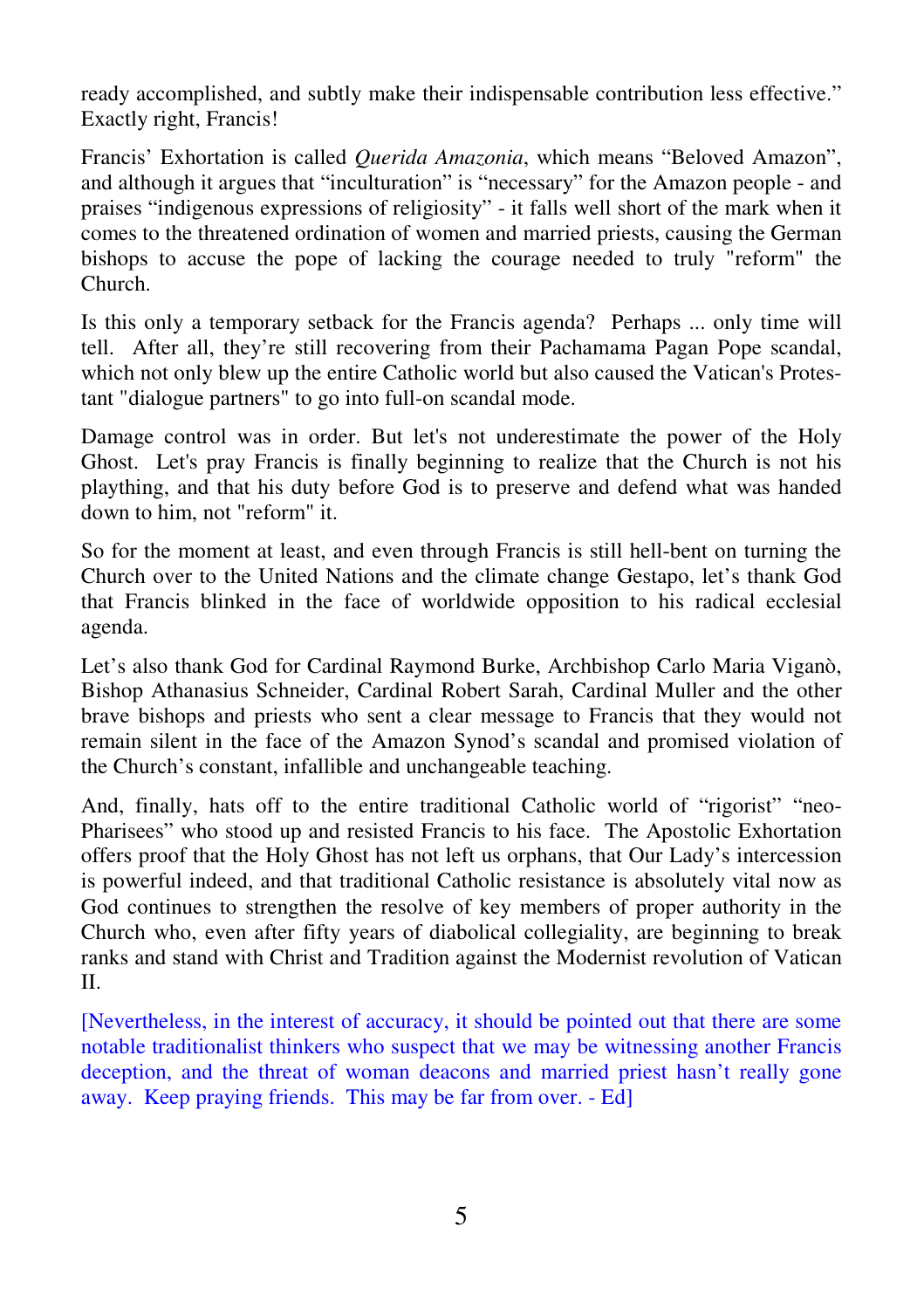# COVID-19 - By **Graham Moorhouse**

## **GOVERNMENT'S OWN WEBSITE**

How many people know that the government's own scientific advisers downgraded the threat from this virus on the 19th March 2020? This information is actually on the government's own website! Ask yourself why the mainstream media hasn't made us aware of this. Is it because it doesn't fit with their current mission, which is seemingly to scare us all witless? Bizarrely, the day the government's own scientific advisors were downgrading the threat from this virus was the same day the government put us in lockdown.

Among the reasons they downgraded it was because the mortality rate was judged to be "low overall." I have cut and pasted the section in question below:

## **Status of COVID-19**

As of 19 March 2020, COVID-19 is no longer considered to be a high consequence infectious diseases (HCID) in the UK.

The 4 nations public health HCID group made an interim recommendation in January 2020 to classify COVID-19 as an HCID. This was based on consideration of the UK HCID criteria about the virus and the disease with information available during the early stages of the outbreak. Now that more is known about COVID-19, the public health bodies in the UK have reviewed the most up to date information about COVID-19 against the UK HCID criteria. They have determined that several features have now changed; in particular, more information is available about mortality rates (low overall), and there is now greater clinical awareness and a specific and sensitive laboratory test, the availability of which continues to increase.

## **UK DEATHS FROM COVID-19**

Let me be very clear, I'm not arguing that we are not in the middle of a bad flu season. We may well be. What I am saying is that, as of now, there is not a shred of evidence that it is significantly worse than any other bad flu season. We have had about seven bad years in the course of the last fifty years. I do believe that as Catholics it is incumbent upon us to react somewhat more sanely than what is currently taking place in the secular asylum.

Take a look at the following chart: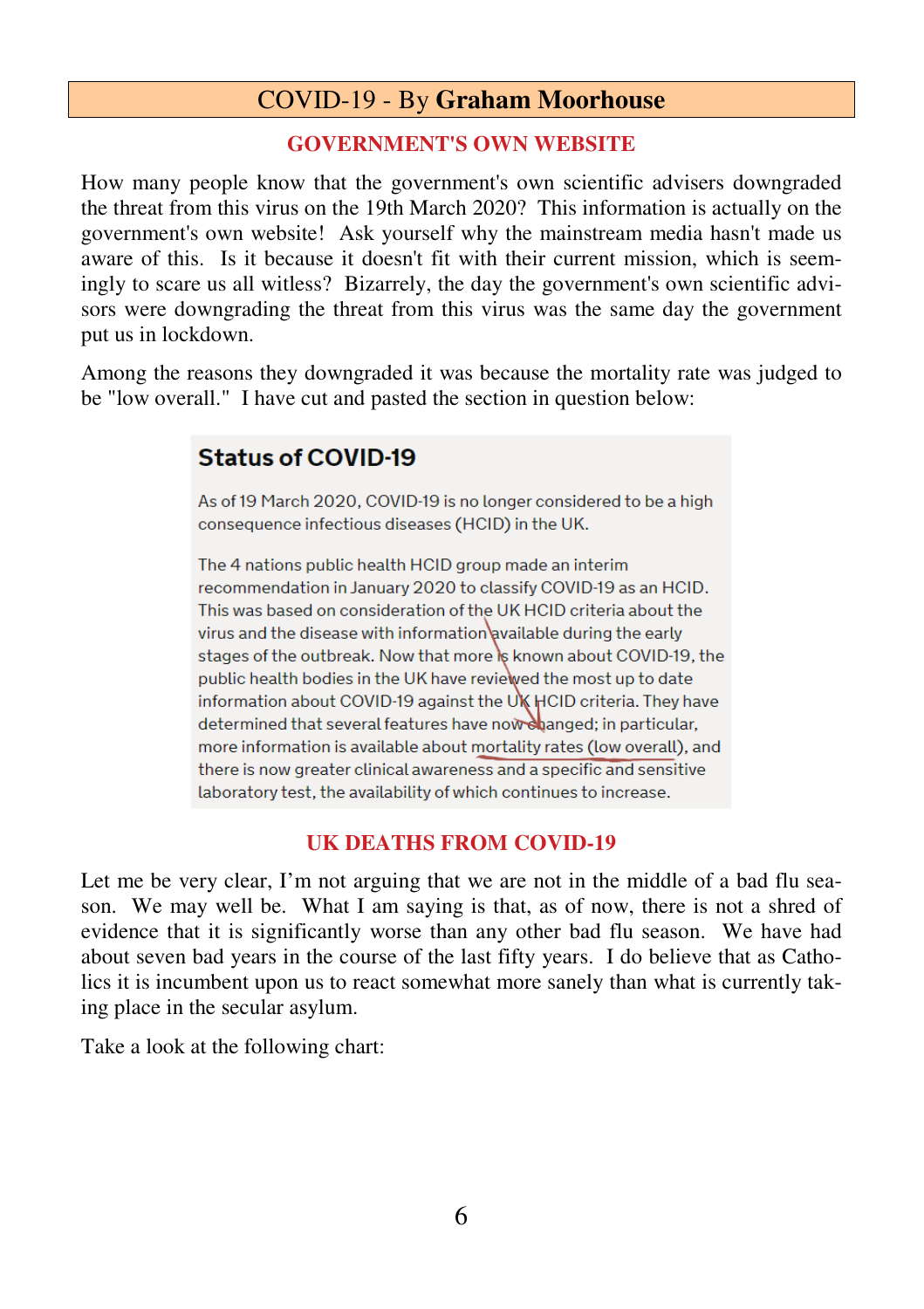

I've taken six of the worst flu years out of the last fifty years. But because I can't, of course, give you a total for 2020, I've used the total for the twelve months ending the 10 April 2020 as a comparison. As you can see, we are well short of previous bad flu years, particularly 1976. It is of course possible that the graph will go into the stratosphere over the next eight months and make me look a complete baffoon, but I believe that is highly improbable. My guess is that we will finish up around, or maybe even significantly below recent bad flu years.

Take a long look at that graph and tell me how we got into an insane situation where we have chosen to do massive damage to our economy that will harm the poorest in our community, possibly for decades; sent drones flying over Derbyshire to criminalise lone dog walkers; organised everyone into North Korean style sky-clapping sessions (during which we don't have to practise social distancing, because, as everyone knows, you can't catch the flu while sky-clapping); building a multi-million pound zillion bed hospital that currently has fifteen patients in it (in spite of the fact that there is plenty of space left in regular hospitals); imposed wickedly cruel protocols that deny the elderly their right to die in the arms of their loved ones, and even denied the dead a dignified funeral.

I'll tell you why, it's because modern governments don't base policy on common sense, science, experience or live data, they base it on computer models. And to make matters worse, on computer models produced by scientists who have track records of getting things hopelessly wrong going back decades. And to make it even worse, many of these scientists have an agenda, they are left-wing activists abusing science for political ends. Nowhere is that more obvious than the ones regularly prophesising climate Armageddon, not one of these prophesies have actually come true, not even close. Yet still, like lemmings, people are prepared to follow these charlatans over an economic cliff.

Let's look at this from another angle. I don't suppose any of our white readers lay awake at night worrying that they may be suffering from sickle cell anaemia, or take any actions to reduce their chance of suffering from it. The reason that you never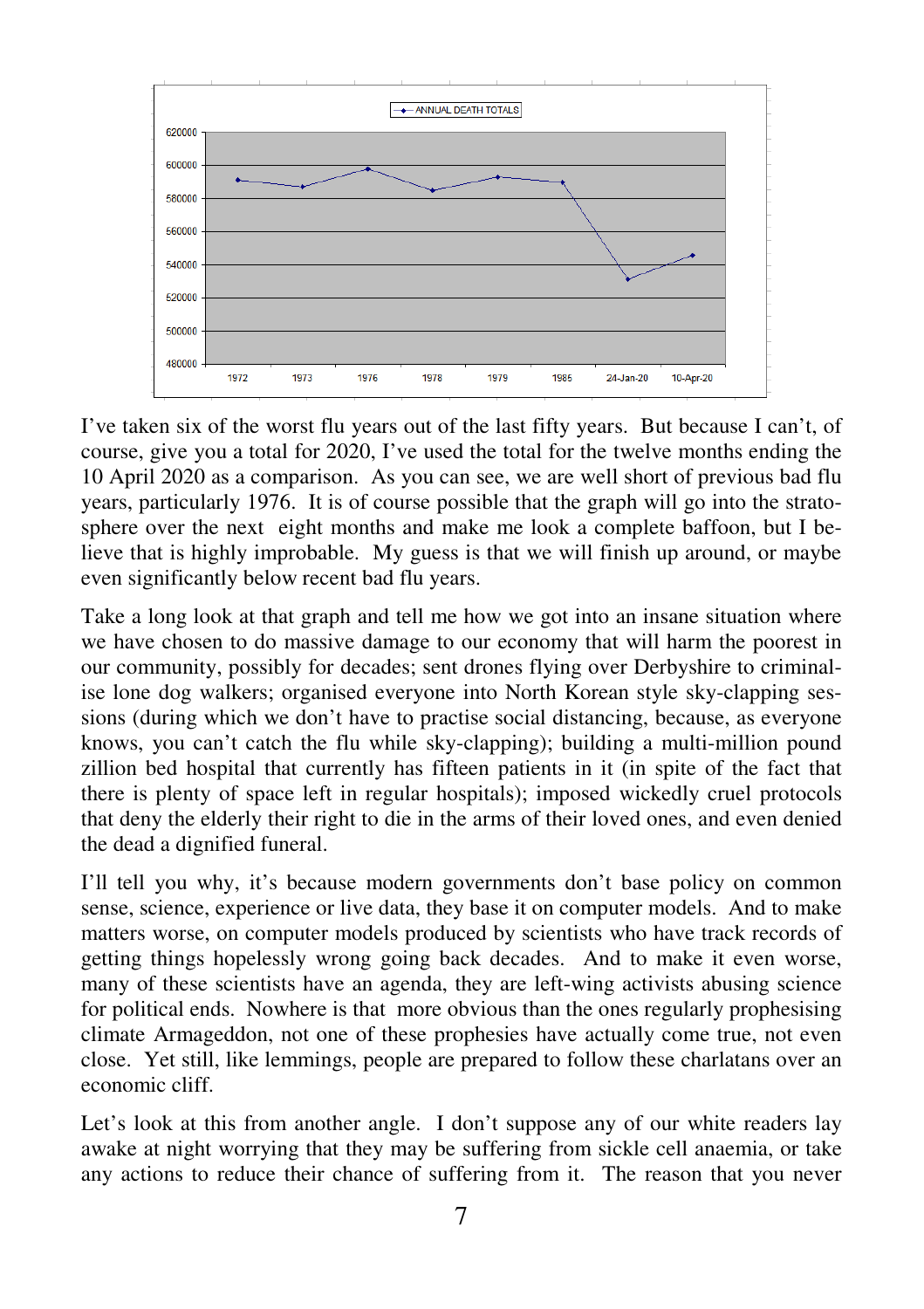give it a thought is because you know (or you should know) that this is a blood disorder that only effects African and Caribbean people.

Similarly, we also know that this flu kills an equally clearly defined small subgroup: i.e. the very old (the average age of death is 81, which is older than the average life expectancy of a German!) with serious morbidity issues such as diabetes, obesity, high blood pressure, respiratory issues (often caused by smoking), cardio-vascular diseases, terminal cancer and stroke victims. We also know that 99% of the victims had at least one such serious morbidity issue, and we further know that almost 50% of cases the victims had more than one serious morbidity issue. In short, this virus kills people already standing in the waiting-to-die-soon queue. We also know that 85% of even that small sub-group fully recover within a week or two - something you would never guess if you relied on the mainstream media for your information.

So why on earth are fit people and especially young fit people working themselves into a state of terror over this flu outbreak? Isn't that about as insane as me laying awake at night worrying if I may have sickle cell anaemia? In fact, I'll go further, if I was found to be so vexed, many of you would reasonably conclude that I may be displaying the first signs of dementia. And please don't inform me that sickle cell anaemia isn't contagious - I know; it's merely an example.

#### **EUROPEAN DEATH STATISTICS**

The same absurdity seems to be working out across Europe. According to the media, people are dropping like flies from this virus in Italy, Spain and France, and elsewhere.

I've downloaded the following graph from one of the quangos that publish stats for Europe. The straight line is the seasonally adjusted average weekly death toll across Europe (which, of course, includes Italy, Spain and France). The wiggle line represents the deviation from the average at any given time.

Note: the weekly death toll at the moment is further below par than at any time in the last two years. Note also: the highest it has been in the last four years was when it peeked sharply around January 2017; why was there no press hysteria back then?



Participating countries:<br>Austria, Belgum, Demmark, Estonia, Finland, France, Germany (Berlin), Germany (Hesse), Greece, Hungary, Ireland, Italy, Luxembourg<br>Mata, Netherlands, Norway, Portugal, Spain, Sweden, Switzerland, U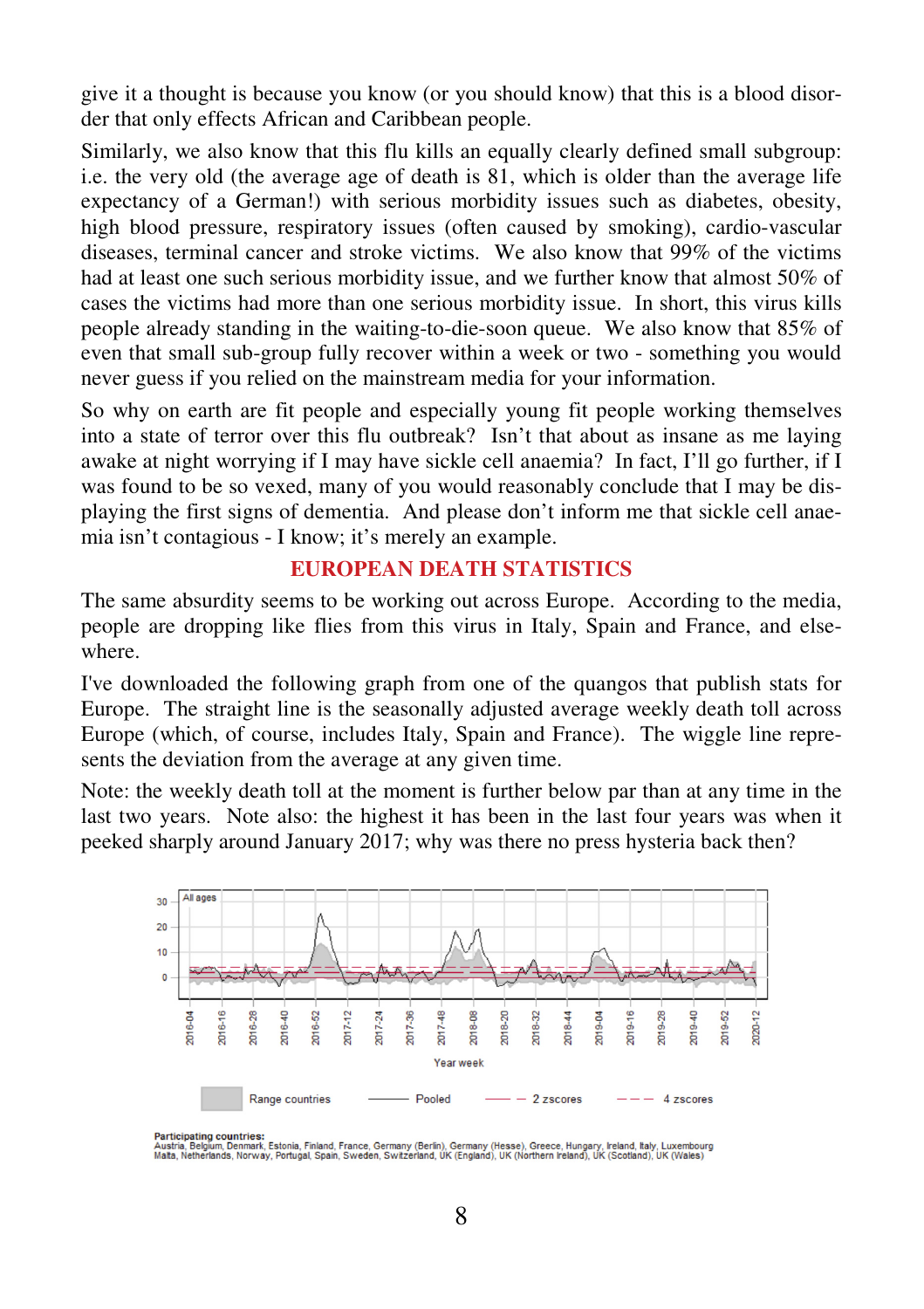## **MAKING SENSE OF ITALY**

The following is based on anecdotal evidence from three Italian mates, and scientific evidence from Dr John Ioannidis Professor of Medicine, of Health Research and Policy and of Biomedical Data Science, at Stanford University School of Medicine and a Professor of Statistics at Stanford University School of Humanities and Sciences. He is director of the Stanford Prevention Research Center, and co-director of the Meta-Research Innovation Center at Stanford (METRICS). Note: Dr John Ioannidis has been working with Italian scientists to make sense of the Italian data.

**Fact 1:** Italy per capita has 1/3 the number of intensive care beds that they have in the USA.

**Fact 2:** The Italian health service melts down in winter regularly, once every two to three years, according to my friends. It just normally doesn't get this level of media coverage.

**Fact 3:** Mitigating factors: Italy has the oldest population in Europe. Italy has the highest number of smokers. Northern Italy has the worst air quality of the whole of the EU.

**Fact 4:** Responding to the media driven hysteria, Italian doctors were putting people with flu symptoms into IC beds even when they were not seriously ill. Consequently when people did start to turn up seriously ill they had prematurely run out of IC beds

**Fact 5:** The total number of deaths as of 08/04/20 is 17,127. But the Italian Health Ministry has stated that only 12% of these died *from* the virus as opposed to *with* the virus. 12% of 17,127 is 2,055. The first two cases of COVID-19 were confirmed in Rome on 31 January, so it has been "raging" (at the time of writing) for 98 days, which equate to an average of 21 deaths per day. Compare that to the 1,500 who die every day in the UK, or the 12,000 killed by medical cock-ups in our NHS every year, it doesn't seems like something one should be panicking about to me.

**Fact 6:** The average age of people supposedly dying with the Coronavirus in Italy is 81. *That is actually older than the average life-expectancy of twenty-six European countries, including Germany!* You need to let that sink in: the average age of an Italian supposedly dying from the Coronavirus is older than the average German can expect to live!

**Fact 7:** The following table shows the number of Italians dying in the first quarter of the last four years. You will observe that the number of Italians dying this year is significantly lower than the corresponding period for the last three years. This year's total was actually 14% lower than 2017! Does anyone remember the lockdown in 2017? Did I manage to sleep through it?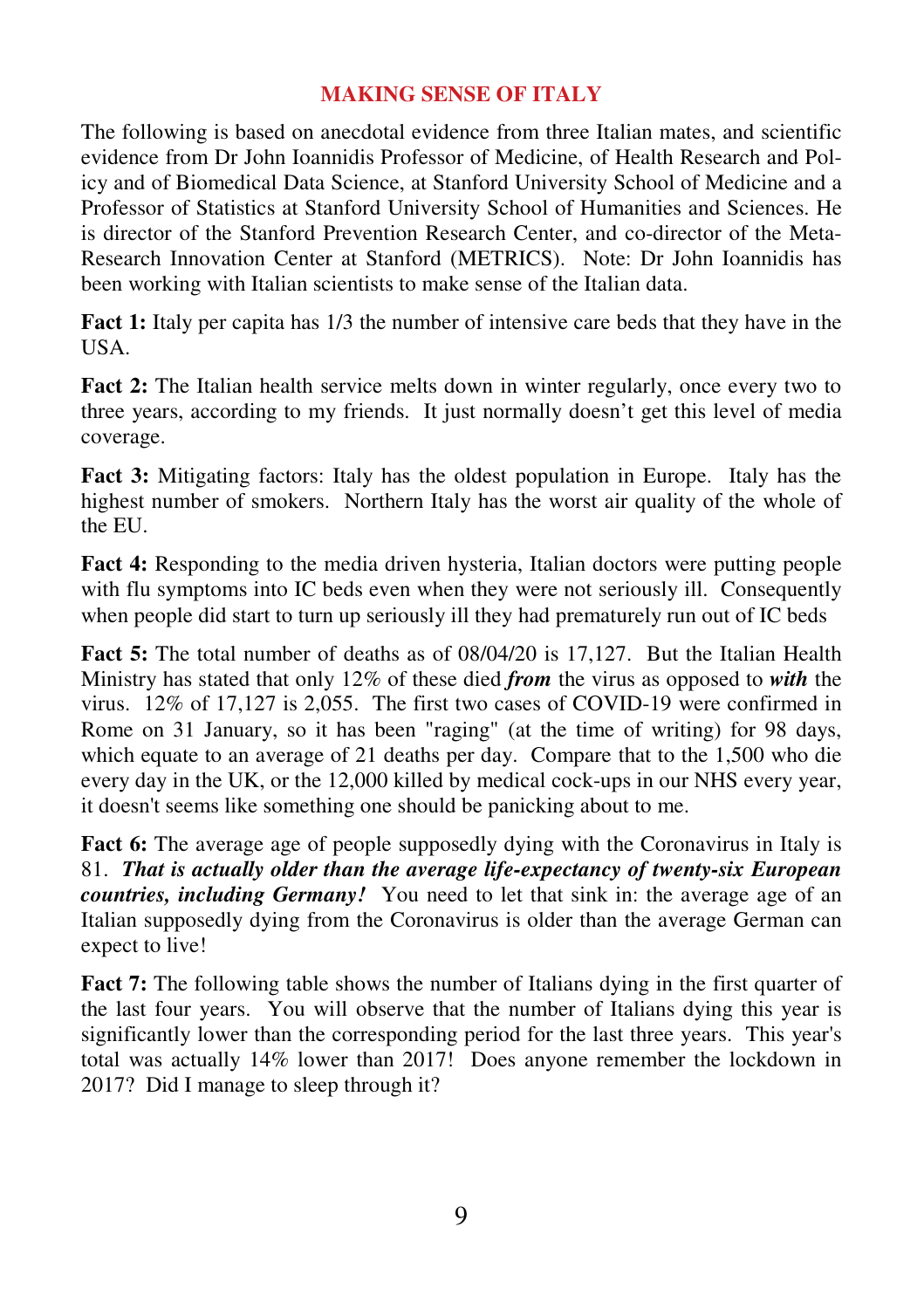| Deaths in Italy<br>January-March by year |         | Per day |
|------------------------------------------|---------|---------|
| 2020                                     | 168,919 | 1,856   |
| 2019                                     | 185,967 | 2,043   |
| 2018                                     | 184,991 | 2,032   |
| 2017                                     | 192,054 | 2,110   |

## **YOUNG PEOPLE DYING**

According to the BBC and the mainstream media young people, especially those working in the NHS, are dropping like flies from Covid-19. Indeed, hardly a day goes by without the mainstream media all but salivating over the death of another young person, which, they seemingly delight in telling, proves we are all at risk from this virus.

Yet scientists working with the Italian Health Ministry have categorically stated that they have had zero deaths from Covid-19 in anyone under the age of thirty, and that they had only two deaths under the age of forty, and both of those had serious underlying health issues.

So who then is telling the truth? Take a look at the following graph and decide for yourself.

The following graph shows death from the end of 2019 of those aged under 45. As you can see: deaths in this age group have been lower in the last three weeks than on six previous occasion since 2019.

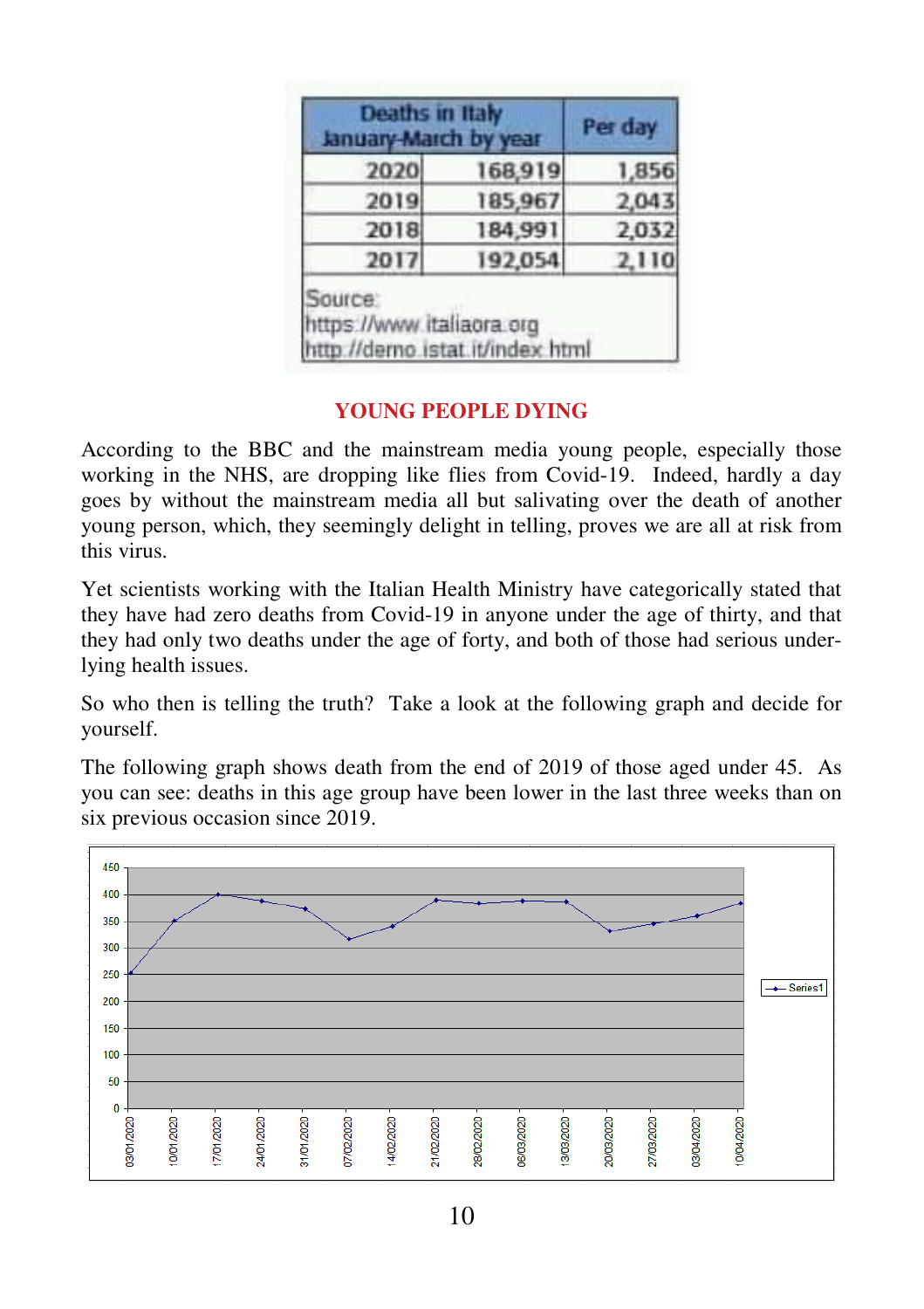#### **THE LOCKDOWN**

The human race has been created by God with the innate ability to survive plagues. We do this by acquiring herd immunity. Herd immunity is acquired when around 80% of us have been infected. This normally takes about four weeks.

The rational response to each new "plague" is to protect the vulnerable, mainly the elderly with one or more underlying serious health issues, and leave the rest of us to acquire immunity as soon as possible. Opening up schools, pubs, restaurants, etc. would help us acquire herd immunity as soon as possible.

The lock down, by extending the time it takes for us to acquire herd immunity, is supposed to protect the vulnerable, but how is that supposed to work? How does artificially extending the period the vulnerable will be at risk of infection help the vulnerable survive? Isn't that a bit like arguing that if we extend the war for a few more years, less soldiers will be shot?

And does the lockdown, apart from leaving the poor poorer still, actually achieve anything? Two thirds of the population are still going to work and presumably infecting one another as we have done back to the cave age. Buses and trains are still running, where those carrying the virus are touching seats, handrails and doors and breathing over one another. The NHS is up and running with over a million employees cross infecting one another. The rest of us are having to go shopping in more stores more frequently because of the shortages artificially created by the mass hysteria engineered by the mainstream media - how does that help?

One of my sons is a postman. He's deemed an essential worker. He works in a busy sorting office with forty other men. Those infected are touching canteen tables, sorting bays and letters, etc. Infected letters that are then handed to other men, who presumably, in their turn, get infected, and who then drop those same infected letters through our letter boxes.

The other excuse for the lockdown is to protect the NHS from being overwhelmed, but does that stand up to scrutiny. The zillion bed hospital the government built in the Excel Centre has around fifteen patients, and that's not because other hospitals are full, far from it.

#### **FINAL THOUGHTS**

I have been on the receiving end of numerous insults on the Internet for pointing out the glaring holes in this Covid-19 story. I don't mind that because it is so easy to block people on the Internet. I'm happy to engage in debate with anybody, but life is far too short to engage with people who believe that calling into question the sexual propriety of one's parent actually constitutes a rational argument.

GK Chesterton wrote that when men stopped believing in God, they didn't start believing in nothing, they start believing in anything. This Covid-19 hysteria seems to be morphing into yet another secular religion, into another of those GKC's "any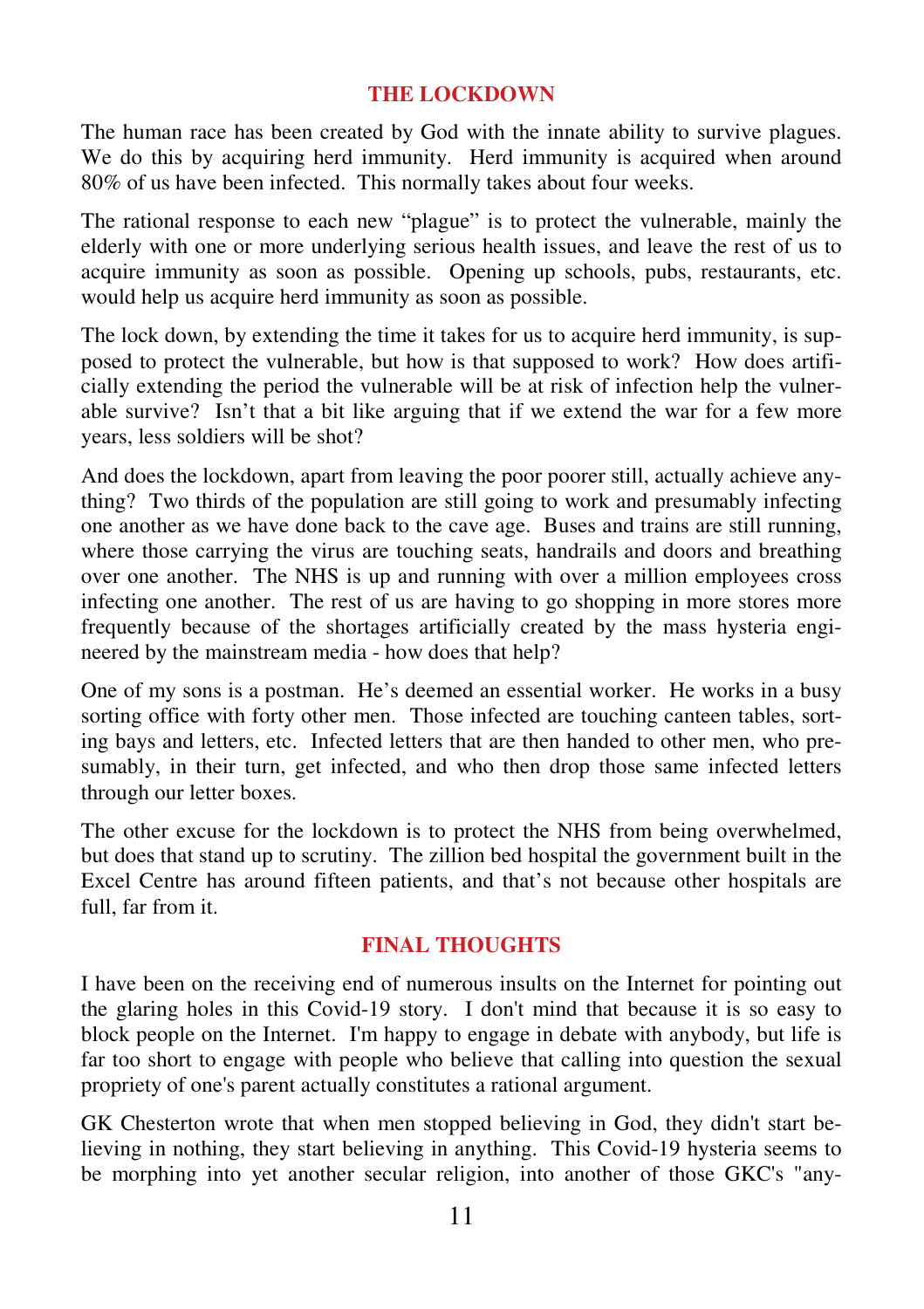things," alongside veganism and global warming. It won't be long before it has it's virgin child saint: a sort of St Covid-19 Thunberg Mk II, who like the Mk I will probably have her scripts written by her Marxist dad, and the media will be hanging on her every word as if she had a direct line to the Holy Ghost.

One good thing that may come from all this is that it could prove the final nail in the coffin of the increasingly irrelevant post-Conciliar, Novus Ordo Church. In former times, when *real* plagues have struck, priests and religious have been the first at the coal face, administering the sacraments, the last-rites, hearing confessions, burying the dead and generally suffering alongside the faithful. The Novus Ordo church seemingly just couldn't wait to withdrawn Christ's sacraments from the faithful at the request of the secular authorities without so much as a whimper of protest. *"You couldn't see em for dust and small pebbles"* as soldiers used to say.

I did recently manage, with others, to attend the funeral of a friend, which was conducted by a SSPX priest; God bless him for his holy courage. Had the police turned up at the graveside, we would probably all have been arrested. It is very difficult to practice social distancing around a 2' x 6' hole.

## **MODERNISM PEEP PUBLISHES ITS FIRST BOOK**



[Prior to Vatican II, 80% of young people leaving Catholic schools practised the faith, today, 3% do. The much vaunted New Pentecost is apparently not quite so awesome as the first. This catastrophic collapse is primarily the result of the heresy of Modernism, which has seeped into the Church's blood stream like rattlesnake venom, sapping her vitality and reducing her to a shadow of her former self. Since Vatican II, with one or two honourable exceptions, Western sees have been filled by Rome with dreary, vacuous, bog-standard Modernists. Under the leadership of these men, Christ's Body in the British Isles, and elsewhere, has simply haemorrhaged away. It is also no coincidence that the horrible sex-abuse scandals, mostly perpetrated by predatory sodomites, occurred on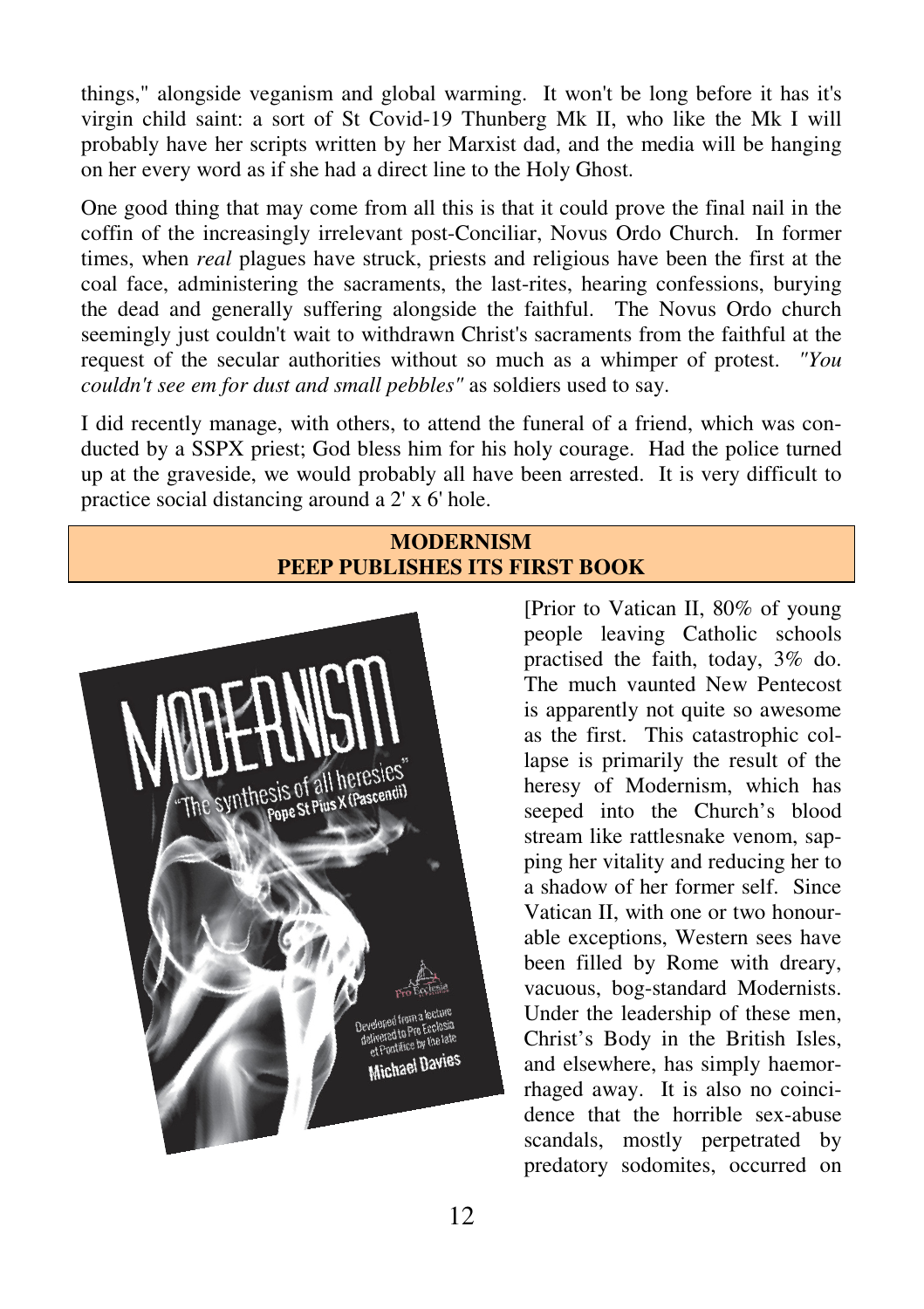their watch.

To cure a disease, one must first understand it. In this booklet, PEEP draws on Michael Davies scholarship to lucidly expose the nature of this deadly virus in terms that all can understand. - Ed]

## **Foreword by Fr Christopher Basden**

"When the Son of man returns, will he find any faith on Earth?" (St Luke 18:8)

I sometimes joke in response to these words of Our Blessed Lord, *"Well-I hope He doesn't come to England!"* It is truly astonishing to see the huge erosion of religious belief in our country - and indeed the 'developed' world - and the parallel implosion of the Catholic Church: cascading Mass attendance, dwindling vocations and fewer converts. The grossly materialistic society and the eroticisation of culture since the sexual revolution are surely contributors to this mass apostasy, but behind these two obvious culprits, there is another which has its origin in the realm of ideas.

In this pamphlet, the late Michael Davies (1936-2004) identifies the rotten core of this corruption: MODERNISM. I would like to introduce you to this humble, humane and humorous man whom I had the good fortune of knowing. He was an inspiring teacher in Beckenham for years and the devoted father of a good family. Nevertheless, his literary output was so remarkable that many on both sides of the Atlantic believed he was a university scholar. At his death he was honoured by none other than that most scholarly of pontiffs, Cardinal Ratzinger, who was to become, the year after Michael's premature death, Pope Benedict XVI.



How do we understand "Modernism?" It is slippery and difficult to grasp. However, in this pamphlet Michael elucidates historically the whole phenomenon. In art, architecture and music we can see the ugly results of a similar 'modernism'; a rejection of order and harmony which only someone suffering from Emperor's New Clothes Syndrome, can applaud. Chillingly as Fr George Tyrell,S.J. prophesied in 1908, *"Thanks to a silent and secret preparation we shall have won a much greater proportion of the Army of the Church to the cause of Liberty."* A much holier, humbler and more apostolically fruitful Jesuit, Fr Hugh Simon-Thwaites (1917-2012), saw the contemporary emergence of modernism as a cancer within the Church suppressed but not cut out. However, he saw in its survival the action of Divine Providence. The ecumenically tolerant attitudes following the Second Vatican Council gave theological modernism its opportunity, but instead it has proved itself spiritually sterile and unable to produce fruit or progeny. It destroys itself but as it dies, it gives way to a genuine rediscovery of the Tradition which is always truly fruitful.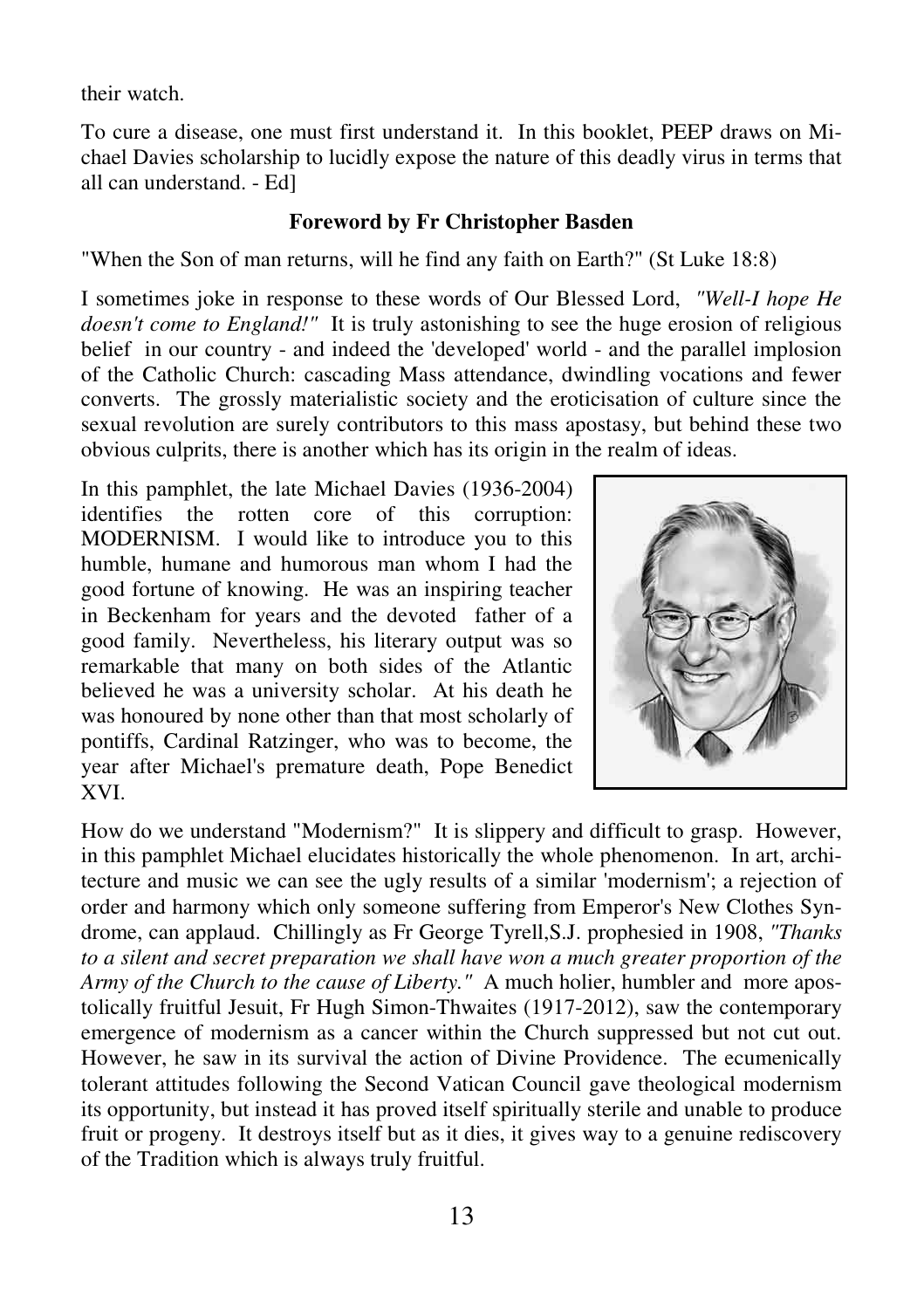Epidemics are contagious especially in the realm of ideas. Pope Benedict stood up to the 'dictatorship of Relativism,' the form modernism has taken in our day. He calls each one of us to re-affirm our faith in the transcendent God. We are challenged to rekindle this gift of supernatural Faith as opposed to belief in progress in this world which is 'passing away' as St Paul tells us. And he also tells us that, *"If our faith in Christ is for this world only, we are the most miserable of men!"* (1Corinthians 15:19). Let us then reignite the *"embers of virtue hidden under the ashes of our indifference"* (St Josemaria). We are called to be holy, nourished by supernatural grace, to become the men and women for which this world longs!

May Our Blessed Lady, the Conqueror of Heresies, obtain for each of us the Grace to defeat the ugly cul-de-sac of Modernism which has trivialised modern Culture and decimated the Church of Christ upon Earth!

To bags your copy of this gem, us the link below - and please leave a positive review for us.

> USE THIS LINK TO ORDER THE BOOK https://amzn.to/2ybonp7

## **ARCHBISHOP VIGANÒ'S DEFENCE OF VIRGIN MARY IN RESPONSE TO POPE FRANCIS**

**Developed from a December 2019 article of Diane Montagna in Life Site News** 

On the occasion of the liturgical memorial of the Virgin of Guadalupe, Pope Bergoglio once again gave vent to his evident Marian intolerance.

Archbishop Carlo Maria Viganò has issued a strong defence of the Virgin Mary in response to Pope Francis' controversial homily on the feast of Our Lady of Guadalupe, in which he seemed to suggest that the doctrine of Mary as co-Redemptrix was "nonsense."

In a homily delivered in St. Peter's Basilica on the feast of Our Lady of Guadalupe, the Pope said of Mary: "Faithful to her Master, who is her Son, the only Redeemer, she never wanted to take anything from her Son. She never presented herself as co-Redemptrix." The Pope continued: *"When they come to us with stories saying we have to declare this, or make this or that other dogma, let us not get lost in nonsense [*tonteras*]."*

Saints including Maximilian Kolbe and Mother Teresa of Calcutta have also invoked the Blessed Virgin under the title "co-Redemptrix."

While theologians and pastors have debated whether honouring Our Lady's unique participation in Christ's saving work by celebrating her as co-Redemptrix and Mediatrix of all graces is opportune, two modern popes have nevertheless taught the doctrine (Pius XI and Pope John Paul II) and more still have taught the essence of this doctrine, and most certainly no pope has dismissed it or claimed it derogates from Our Lord's honour and dignity as sole mediator and redeemer. Josef Ratzinger writing in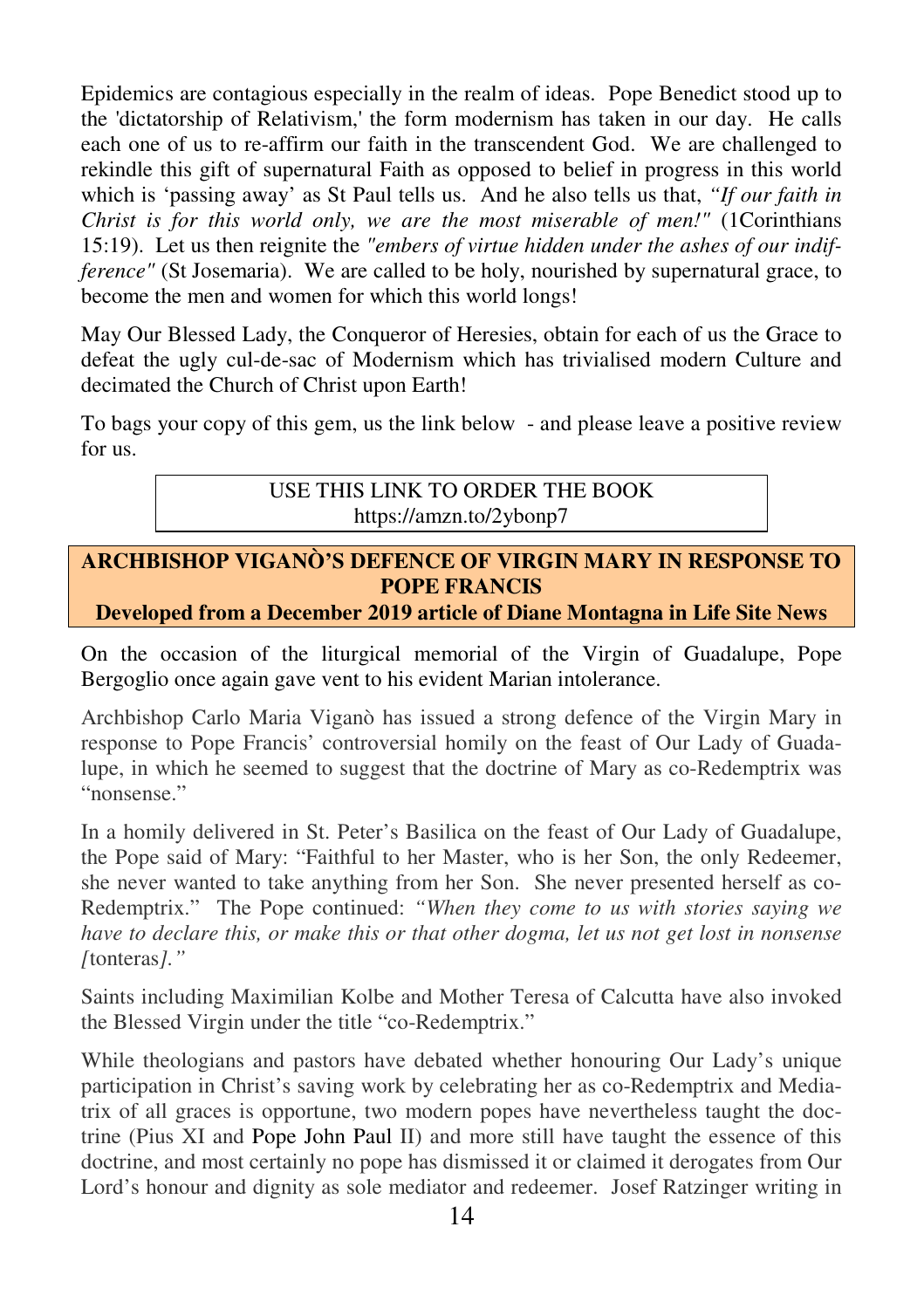2002 indicated that while he agreed with the content of the term, he feared the term itself was open to misunderstanding: *"a correct intention being expressed in the wrong way."*

Below we publish in full an English translation *(by Diane Montagna of LifeSiteNews)* of Archbishop Viganò's courageous response to Pope Francis, which was released in Italian on December 19.

## **MARY IMMACULATE VIRGIN MOTHER**

 *"Is there in the heart of the Virgin Mary anything other than the Name of Our Lord Jesus Christ? We too want to have only one name in our hearts: that of Jesus, like the Most Blessed Virgin."*

The tragic story of this failed pontificate advances with a pressing succession of twists and turns. Not a day passes: from the most exalted throne the Supreme Pontiff proceeds to dismantle the See of Peter, using and abusing its supreme authority, not to confess but to deny; not to confirm but to mislead; not to unite but to divide; not to build but to demolish.

Material heresies, formal heresies, idolatry, superficiality of every kind: the Supreme Pontiff Bergoglio never ceases stubbornly to humiliate the highest authority of the Church, "demythologizing" the papacy - as perhaps his illustrious comrade Karl Rahner would say. His action seeks to violate the Sacred Deposit of Faith and to disfigure the Catholic Face of the Bride of Christ by word and action, through duplicity and lies, through those theatrical gestures of his that flaunt spontaneity but are meticulously conceived and planned, and through which he exalts himself in a continuous narcissistic self-celebration, while the figure of the Roman Pontiff is humiliated and the Sweet Christ on earth is obscured.

His action makes use of magisterial improvisation, of that off the cuff and fluid magisterium that is as insidious as quicksand, not only flying at high altitude at the mercy of journalists from all over the world, in those ethereal spaces that can highlight a pathological delirium of illusory omnipotence, but also at the most solemn religious ceremony that ought to incite holy trembling and reverent respect.

On the occasion of the liturgical memorial of the Virgin of Guadalupe, Pope Bergoglio once again gave vent to his evident Marian intolerance, recalling that of the Serpent in the account of the Fall, in that Proto-Gospel which prophesizes the radical enmity placed by God between the Woman and the Serpent, and the declared hostility of the latter, who until the consummation of time will seek to undermine the Woman's heel and to triumph over her and her posterity. The Pontiff's intolerance is a manifest aggression against the prerogatives and sublime attributes that make the Immaculate Ever-Virgin Mother of God the feminine complement to the mystery of the Incarnate Word, intimately associated with Him in the Economy of Redemption.

After having downgraded her to the "next door neighbour" or a runaway migrant, or a simple lay woman with the defects and crises of any woman marked by sin, or a dis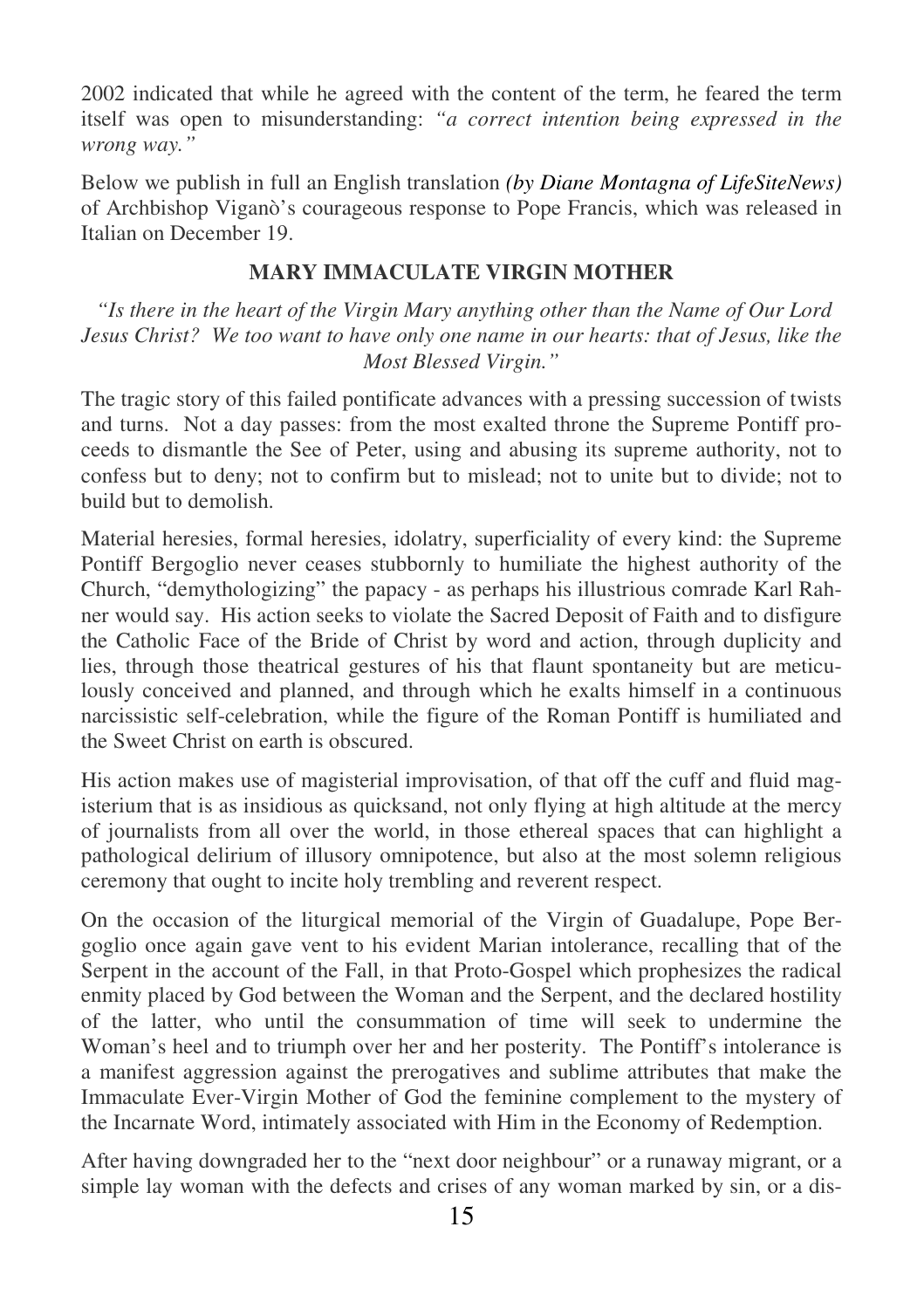ciple who obviously has nothing to teach us; after having trivialized and desacralized her, like those feminists who are gaining ground in Germany with their "Mary 2.0" movement which seeks to modernize Our Lady and make her a simulacrum in their image and likeness, Pope Bergoglio has further impugned the August Queen and Immaculate Mother of God, who "became *mestiza* with humanity... and made God *mestizo*." With a couple of jokes, he struck at the heart of the Marian dogma and the Christological dogma connected to it.

The Marian dogmas are the seal placed on the Catholic truths of our faith, defined at the Councils of Nicaea, Ephesus and Chalcedon; they are the unbreakable bulwark against Christological heresies and against the furious unleashing of the Gates of Hell. Those who "*mestizo*" and profane them show that they are on the side of the Enemy. To attack Mary is to venture against Christ himself; to attack the Mother is to rise up against her Son and to rebel against the very mystery of the Most Holy Trinity. The Immaculate Theotokos, "terrible as an army with banners" (Canticle 6:10) — *acies ordinanata* — will do battle to save the Church and destroy the Enemy's unfettered army that has declared war on her, and with him all the demonic Pachamamas will definitively return to hell.

Pope Bergoglio no longer seems to contain his impatience with the Immaculate, nor can he conceal it under that seeming and ostentatious devotion which is always in the spotlight of the cameras, while deserts the solemn celebration of the Assumption and the recitation of the Rosary with the faithful, who filled the courtyard of St. Damascene and the upper loggia of St. Peter's Basilica under St. John Paul II and Pope Benedict XVI.

Papa Bergoglio uses the pachamama to rout the Guadalupana. The enthronement of that Amazonian idol, even at the altar of the confession in St. Peter's Basilica, was nothing less than a declaration of war on the Lady and Patroness of all the Americas, who with her apparition to Juan Diego destroyed the demonic idols and won the indigenous peoples for Christ and the adoration of the "Most True and Only God," through her maternal mediation. And this is not a legend!

A few weeks after the conclusion of the synodal event, which marked the investiture of Pachamama in the heart of Catholicity, we learned that the conciliar disaster of the *Novus Ordo Missae* is undergoing further modernization, including the introduction of "Dew" in the Eucharistic Canon instead of the mention of the Holy Spirit, the Third Person of the Most Holy Trinity.

This is a further step in the direction of regression towards the naturalization and immanentization of Catholic worship, towards a pantheistic and idolatrous *Novissimus Ordo*. The "Dew," an entity present in the "theological place" of the Amazonian tropics - as we learned from the synodal fathers - becomes the new immanent principle of fertilization of the Earth, which "transubstantiates" it into a pantheistically connected Whole to which men are assimilated and subjugated, to the glory of Pachamama. And here we are plunged back into the darkness of a new globalist and eco-tribal pa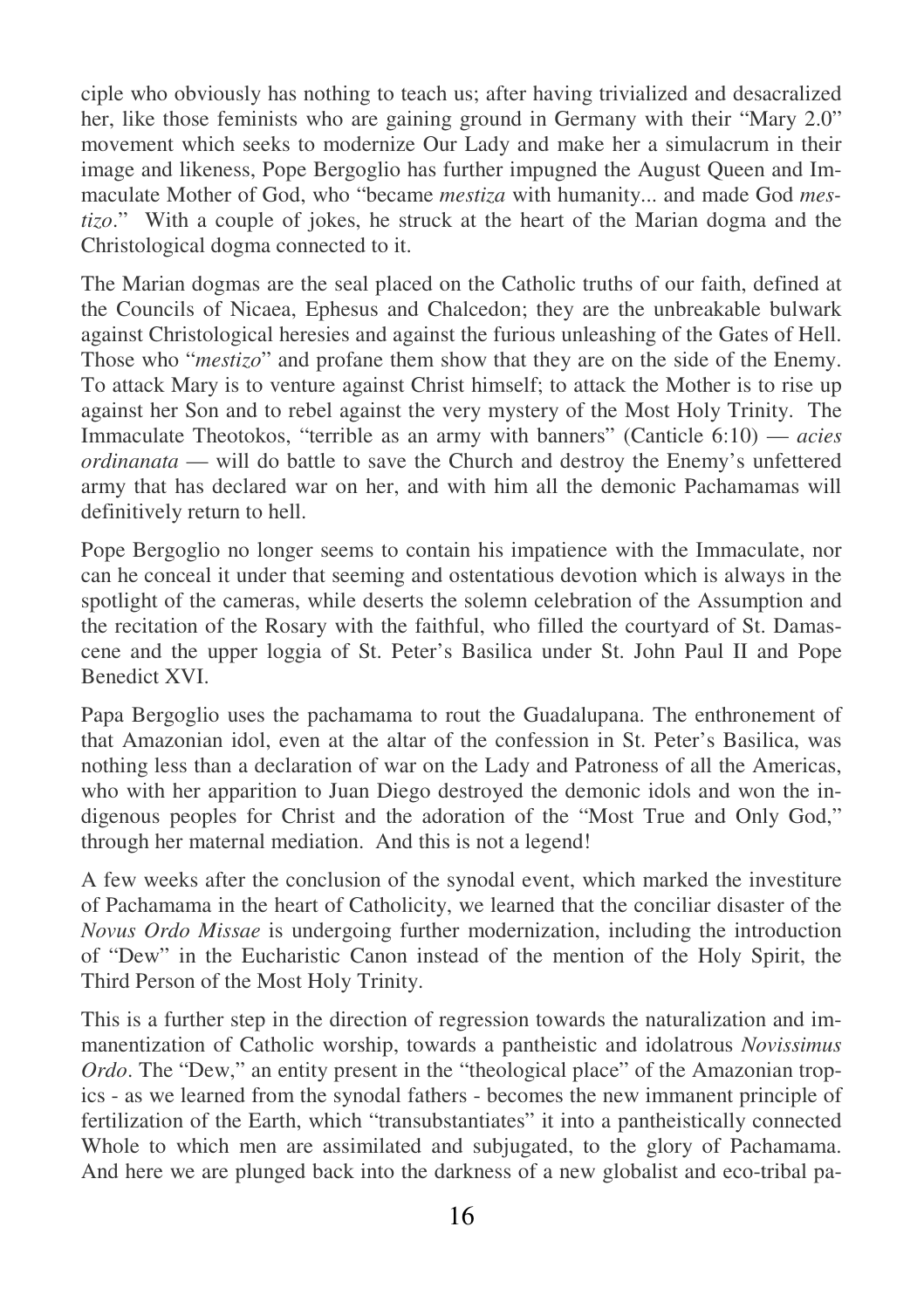ganism, with its demons and perversions. From this latest liturgical upheaval, divine Revelation decays from fullness to archaism; from the hypostatic identity of the Holy Spirit we slide towards the symbolic and metaphorical evanescence proper to dew which Masonic gnosis has long made its own.

But let us return for a moment to the idolatrous statues of rare ugliness, and to Pope Bergoglio's declaration the day after their removal from the church in Traspontina and their drowning in the Tiber. Once again, the Pope's words have the scent of a colossal lie: he made us believe that the statuettes were promptly exhumed from the filthy waters thanks to the intervention of the Carabinieri [Italian police]. One wonders why a crew from Vatican News coordinated by Tornielli, and Spadaro of Civiltà Cattolica, with reporters and cameramen from the court press, did not come to film the prowess of the divers and capture the rescue of the Pachamama. It is also unlikely that such a spectacular feat did not capture the attention of a few passers-by, equipped with a mobile phone to film and then launch the scoop on social media. We are tempted to pose the question to the person who made that statement. Certainly, this time too, he would answer us with his eloquent silence.

For more than six years now we have been poisoned by a false magisterium, a sort of extreme synthesis of all the Conciliar misconceptions and post-Conciliar errors that have been relentlessly propagated, without most of us noticing. Yes, because the Second Vatican Council opened not only Pandora's Box but also Overton's Window, and so gradually that we did not realize the upheavals that had been carried out, the real nature of the reforms and their dramatic consequences, nor did we suspect who was really at the helm of that gigantic subversive operation, which the modernist Cardinal Suenens called "the 1789 of the Catholic Church."

Thus, over these last decades, the Mystical Body has been slowly drained of its lifeblood through unstoppable bleeding: the Sacred Deposit of Faith has gradually been squandered, dogmas denatured, worship secularized and gradually profaned, morality sabotaged, the priesthood vilified, the Eucharistic Sacrifice Protestantized and transformed into a convivial Banquet.

Now the Church is lifeless, covered with metastases and devastated. The people of God are groping, illiterate and robbed of their Faith, in the darkness of chaos and division. In these last decades, the enemies of God have progressively made scorched earth of two thousand years of Tradition. With unprecedented acceleration, thanks to the subversive drive of this pontificate, supported by the powerful Jesuit apparatus, a deadly *coup de grace* [death blow] is being delivered to the Church.

With Pope Bergoglio - as with all modernists - it is impossible to seek clarity, since the distinctive mark of the modernist heresy is dissimulation. Masters of error and experts in the art of deception*, "they strive to make what is ambiguous universally accepted, presenting it from its harmless side which will serve as a passport to introduce the toxic side that was initially kept hidden."* (Fr. Matteo Liberatore SJ). And so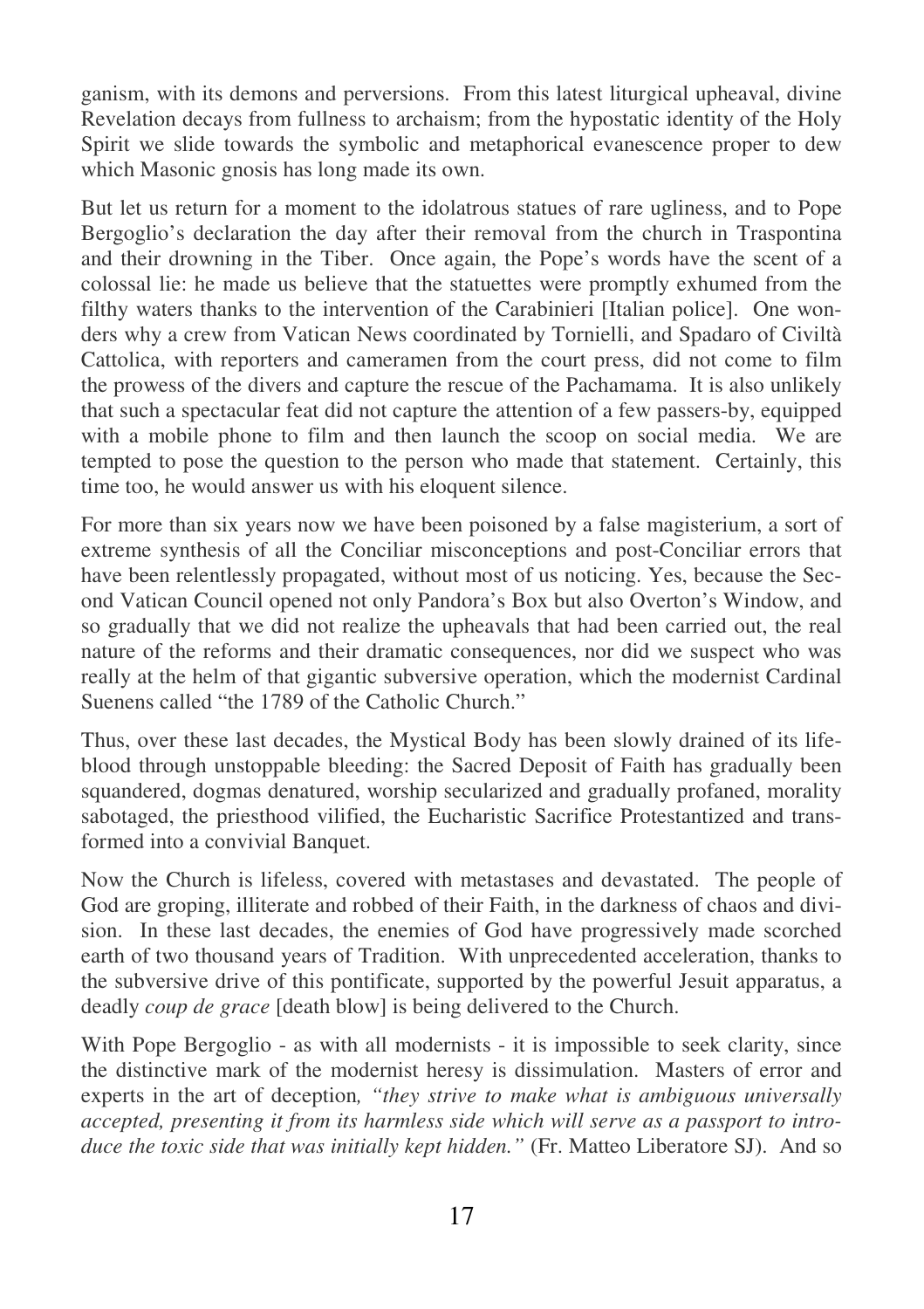the lie, obstinately and obsessively repeated, ends up becoming "*true*" and accepted by the majority.

Also typically modernist is the tactic of affirming what you want to destroy, using vague and imprecise terms, and promoting error without ever formulating it clearly. This is exactly what Pope Bergoglio does, with his dissolving amorphism of the Mysteries of the Faith, with his doctrinal approximation through which he "*mestizos*"<sup>1</sup> and demolishes the most sacred dogmas, as he did with the Marian dogmas of the Ever-Virgin Mother of God.

The result of this abuse is what we now have before our eyes: a Catholic Church that is no longer Catholic; a container emptied of its authentic content and filled with borrowed goods.

The advent of the Antichrist is inevitable; it is part of the epilogue of the History of Salvation. But we know that it is the prerequisite for the universal triumph of Christ and his glorious Bride. Those of us who have not let ourselves be deceived by these enemies of the Church now deeply embedded in the ecclesial Body, must unite and together face off against the Evil One, who is long defeated yet still able to harm and cause the eternal perdition of multitudes of souls, but whose head the Blessed Virgin, our Leader, will definitively crush.

Now it is our turn. Without equivocation, without letting ourselves be driven out of this Church whose legitimate children we are and in which we have the sacred right to feel at home, without the hateful horde of Christ's enemies making us feel marginalized, schismatic and excommunicated.

Now it is our turn! The triumph of the Immaculate Heart of Mary - Coredemptrix and Mediatrix of all graces - passes through her *"little ones*," who are certainly frail and sinners but are absolutely opposed to the members enlisted in the Enemy's army. *"Little ones"* consecrated without any limit whatsoever to the Immaculate, in order to be her heel, the most humiliated and despised part, the most hated by hell, but which together with her will crush the head of the infernal Monster.

Saint Louis-Marie Grignion de Montfort asked: *"But when will this triumph take place? God knows."* Our task is to be vigilant and pray, as St. Catherine of Siena ardently recommended: *"Woe is me! That I die and cannot die. Sleep no longer in negligence; use what you can in the present time. Comfort yourselves in Christ Jesus, sweet love. Drown yourselves in the Blood of Christ crucified, place yourselves on the cross with Christ crucified, hide yourselves in the wounds of Christ crucified, bathe yourselves in the blood of Christ crucified"* (Letter 16).

The Church is shrouded in the darkness of modernism, but the victory belongs to Our Lord and His Bride. We desire to continue to profess the perennial faith of the Church in the face of the roaring evil that besieges her. We desire to keep vigil with

 $\overline{a}$ <sup>1</sup> Hybrid, mixed-blood, mongrel.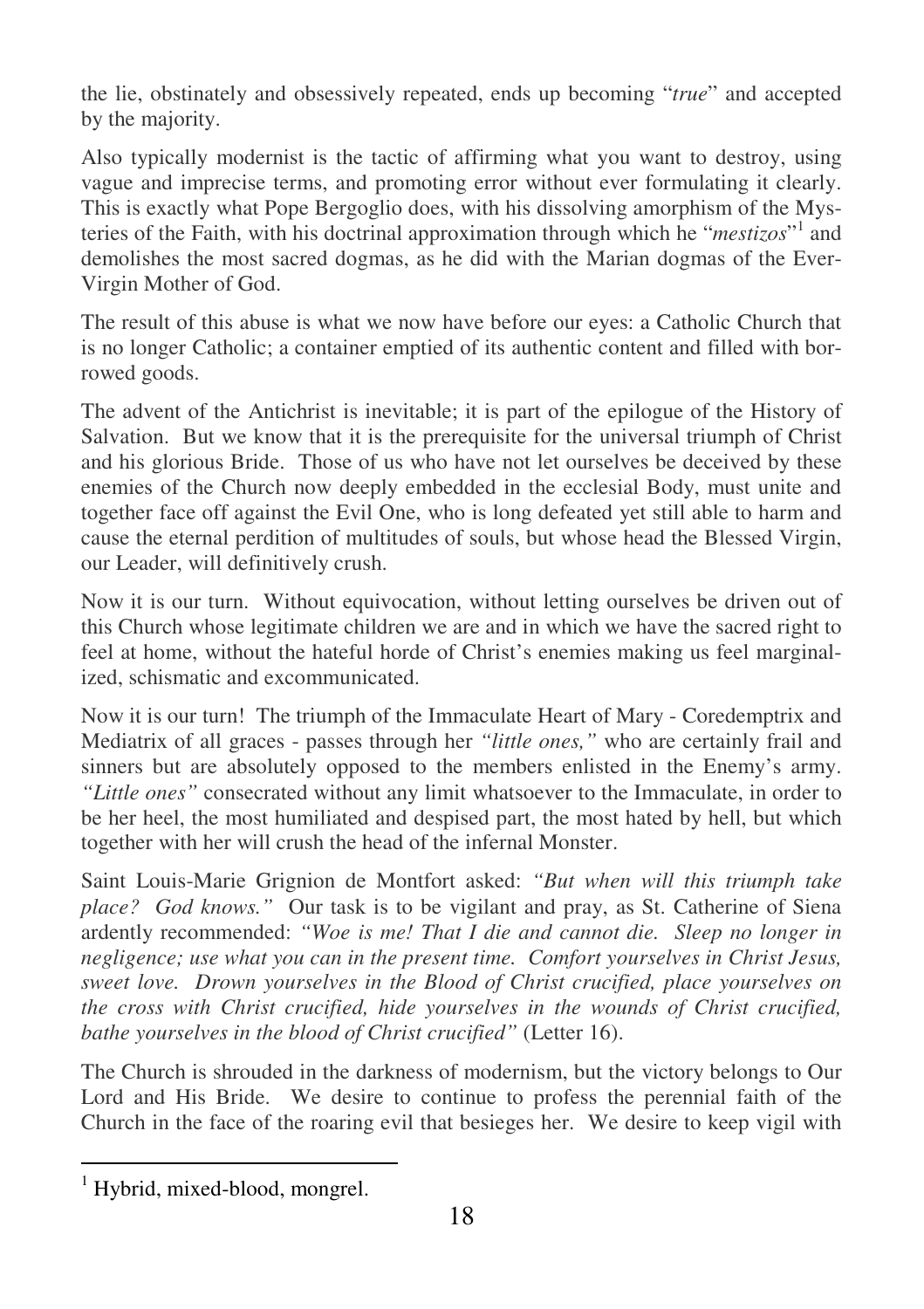her and with Jesus, in this new Gethsemane of the end times; to pray and do penance in reparation for the many offenses caused to them.

+ Carlo Maria Viganò (Titular Archbishop of Ulpiana, Apostolic Nuncio)

## *"WHY SO MUCH RIGIDITY?"*

**By Graham Moorhouse - Developed from and essay by Joseph Shaw in the Mass of Ages (The Latin Mass Society's magazine)** 

Pope Francis never tires of insulting traditionalists and conservative Catholics. One of his favourite jibes is that we are "rigid". Francis clearly imagines himself as something of an amateur psychologists, for when asked why some are attached to the traditional Mass, he responded:

*And I ask myself: Why so much rigidity? Dig, dig, this rigidity always hides something. Rigidity is defensive. True love is not rigid."* 

Where is Francis getting all this psycho-babble? It turns out that he is regurgitating ideas that were popular in academic circles some forty years ago, but are now widely considered debunked.

To trace the history of this sort of psycho-babble we have to go back to Sigmund Freud, a man who could read something deeply sexual in the way you opened your Cornflake packet. Sigmund liked to explain every negative human character trait in terms of sexual repression.

A later disciple of Sigmund, a psychologist named Wilhelm Reich (who, incidentally, was also a Communist), developed this thinking in an attempt to explain Fascism (The Mass Psychology of Fascism, 1933). Reich wrote:

*Suppression of the natural sexuality in the child, particularly of its genital sexuality, makes the child apprehensive, shy, obedient, afraid of authority, good and adjusted in the authoritarian sense; it paralyzes the rebellious forces because any rebellion is laden with anxiety ...* 

Reich applied his theories not only to Nazism, but also to Communism, labelling it "Red Fascism", which had him thrown out of the Communist party.

Two years latter, another psychologist, this one with Nazi sympathies, one Erich Jaensch, gave Reich's work a positive spin. Reich argued that Nazis where cleanliving, tough-minded, anti-Semitic, and opposed to decadent artistic, ideological and sexual trends.

The debate, not surprisingly, finished up somewhat on the back burner for the duration of WW2. After the war, Theodor Adorno, a German philosopher, sociologist, psychologist, musicologist, and composer, wrote a book with others entitled *The Authoritarian Personality (1950)*. In this book, he resurrected the idea that sexual repression was at the root of what he disparagingly labelled the "Authoritarian" type.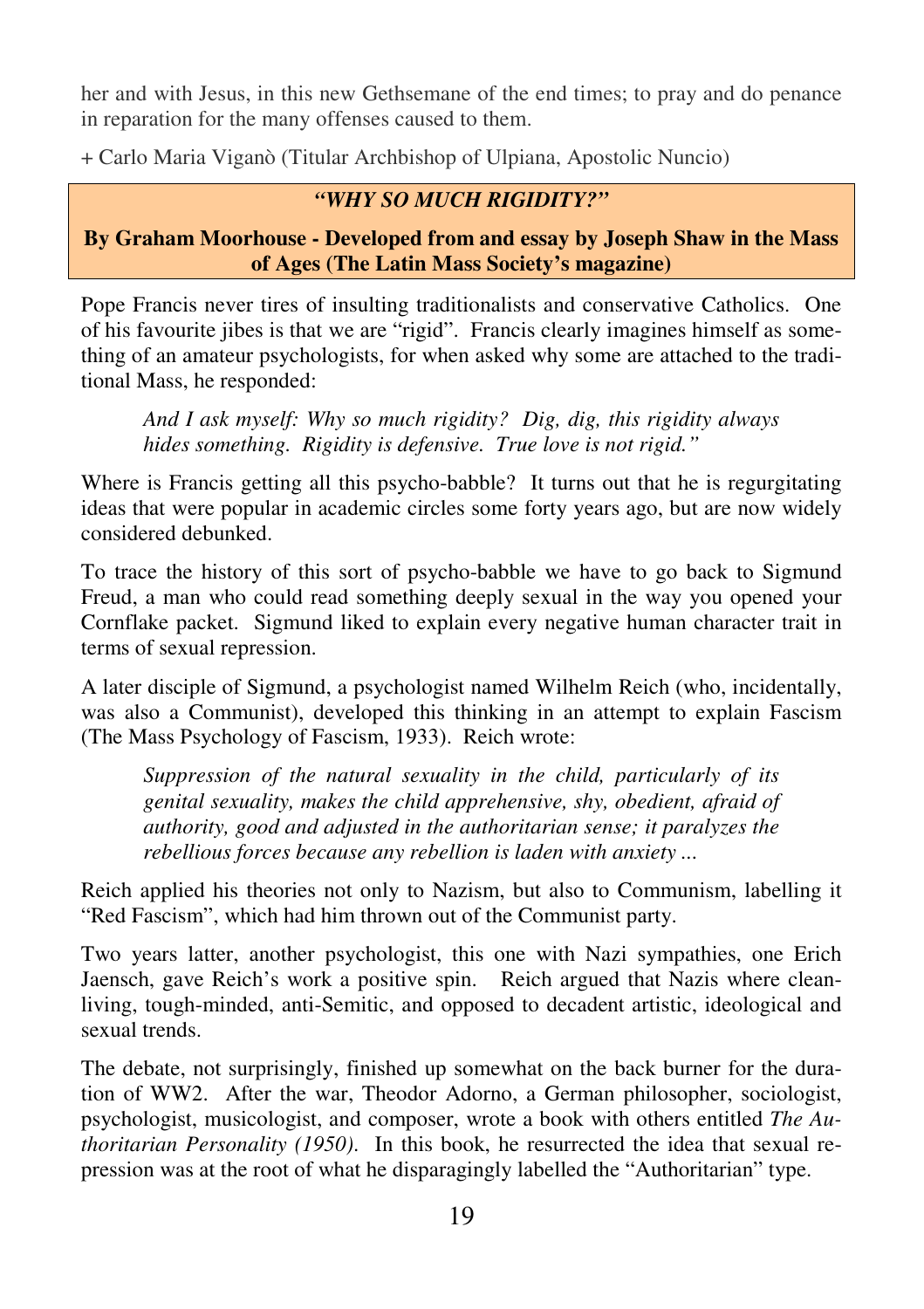Adorno's work was very influential and twenty years later the British psychologist, Peter Kelvin, described the authoritarian personality in similar terms (The Basis of Social Behaviour - 1970):

*"These tendencies reflect on a type of individual who needs to feel that his environment is highly predictable ... he need to know where he stands; and so he fastens on to norms: he does not 'let himself go', for fear of where this might lead; he looks to authority as a guide ... [He also] relies very heavily on stereotypes in [his] perception of the social environment."* 

I recall reading some of this literature as a young man and being unconvinced. I had an uncomfortable suspicion that what these psychologists were really trying to do is promote their own preference for a culture of sexual licence by demonizing chastity by associating it with the Nazis. It was such an easy stunt. I remember remarking at the time to a friend, who was somewhat convinced by this literature, that Mussolini's sexual promiscuity (he was rumoured to have slept with a different woman every night) hadn't on the face of it softened his authoritarianism. My friend had no answer to that.

When Pope Francis and his cronies bang on endlessly about "rigidity" and linking it to "insecurity" and to the "authoritarian personality" they are just regurgitating the psychobabble of yesteryear.

From Pope Francis's perspective Traditionalism is not a major problem because it is just a "hobby" for a small group of insecure individuals, and it poses no real threat to the Church because its appeal is very limited, or so he believes. However, people who are rigid, authoritarian and insecure are clearly unsuited when it come to pastoral ministry. Thus Pope Francis and his cohorts are less relaxed about traditional seminarians and the bishops who are willing to ordain them. This explains his savage suppression of the Franciscan Friars of the Immaculate, for example.

However, there are two important questions, both of which need to be answered:

- 1. Are people, particularly young people, attached to the Traditional Mass significantly more pathologically insecure, rigid, immature, authoritarian than others?
- 2. And does Adorno's theory regarding the authoritarian personality actually stack up, especially with regard to the Nazis?

The idea that rigid, authoritarian types (i.e. your supposedly stereotypical Nazi) were the product of the respectable, traditional family is clearly bonkers. The Nazi leadership was stuffed full of saddos and misfits. The officer corp. of the Brown Shirts, the military wing of the Nazi party, where almost all homosexuals. Their leader, Ernst Röhm, was a swaggering in-your-face faggot and proud of it, as was his lieutenant. Approximately 20% of the sadistic camp guards were also homosexuals, according to some of the camp survivors. The whole point of the Hitler Youth movement was to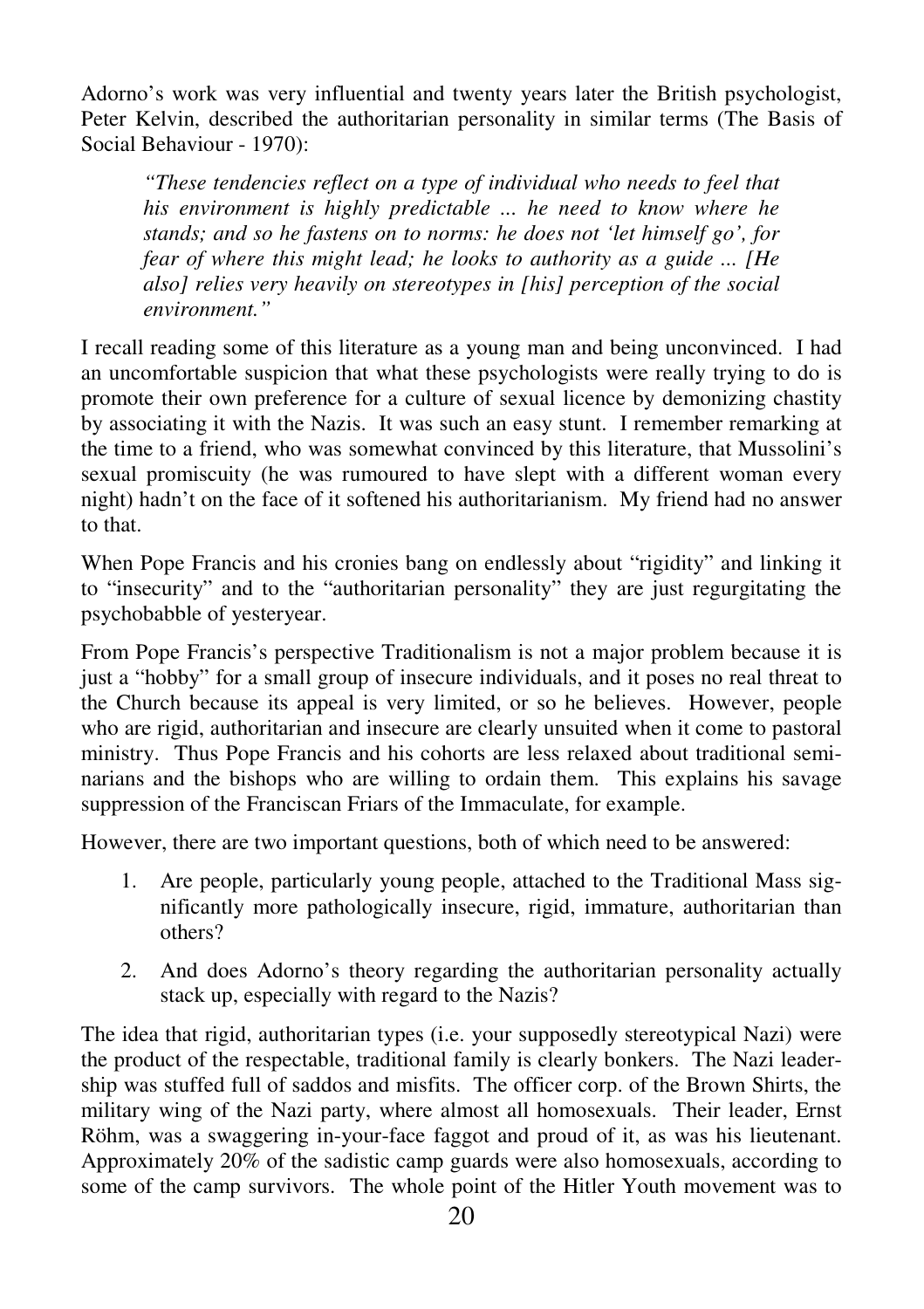separate young people from their families so as to make it easier to indoctrinate them - somewhat akin to the function of British Universities today. As for the assertion that the authoritarian (Nazi) type was risk averse, this is absurd, an inversion of history in fact. It was precisely their reckless risk taking, in invading one country after another, including the Soviet Union, that ultimately led to their total annihilation.

Bergoglio's second suggestion that those, particularly young people, attached to the Traditional Mass are significantly more pathologically insecure, rigid, immature and authoritarian than others also doesn't stand up to examination. Recall, the theory claims that rigid people are not only sexually repressed but risk averse, obedient rule keepers, lacking in artistic imagination, anti-Semite, racist and so on.

Yet the traditional Mass is supported by poets and musicians. It is also supported by people of all races, particularly Jewish converts to the faith. Furthermore, most supporters of the traditional Mass have come to it in defiance of authority, and certainly not as a means of carrying favour with anyone. Indeed, for many young people today their support for the traditional Mass represents a rejection of - or revolt against - the established order.

It is almost a fixed rule of the Universe, that when churchmen lurch out off their area of expertise, e.g. theology and saving souls, into science, evolution, psychology, etc., they invariably embarrass the faithful by spouting stuff that is forty or more years out of date. I presume it is because they remember echoes of stuff they picked up in their youth when at school themselves.

#### **THE PRO-LIFE MEMOIRS of TED ATKINSON RIP by: trustsaintgeorge**

Ted Atkinson, a giant amongst contemporary British Catholics, died on Saturday 22nd February aged 88 years. *Requiem aeternam dona ei, Domine, et lux perpetua luceat ei. Requiescat in pace. Amen* 

[I met Ted some years ago while praying my Rosary outside the sodomites' Mass in Warwick Street, London. He was in his eighties and turned up walking - clearly in considerable pain - on two sticks. He was one of those delightful characters that one only meets a handful of times in one lifetime. After the vigil, we retired to a local pub, where he entertained me with his experiences of prison life - he had been imprisoned 17 times for his pro-life activism. Afterwards, he would ring me regularly for a chat. I felt it was important to tell his story and I



approached several Catholic journalists urging them to interview Ted. Finally Claire Fitzgerald, a Flock reader, agreed to get in contact with Ted. They immediately be-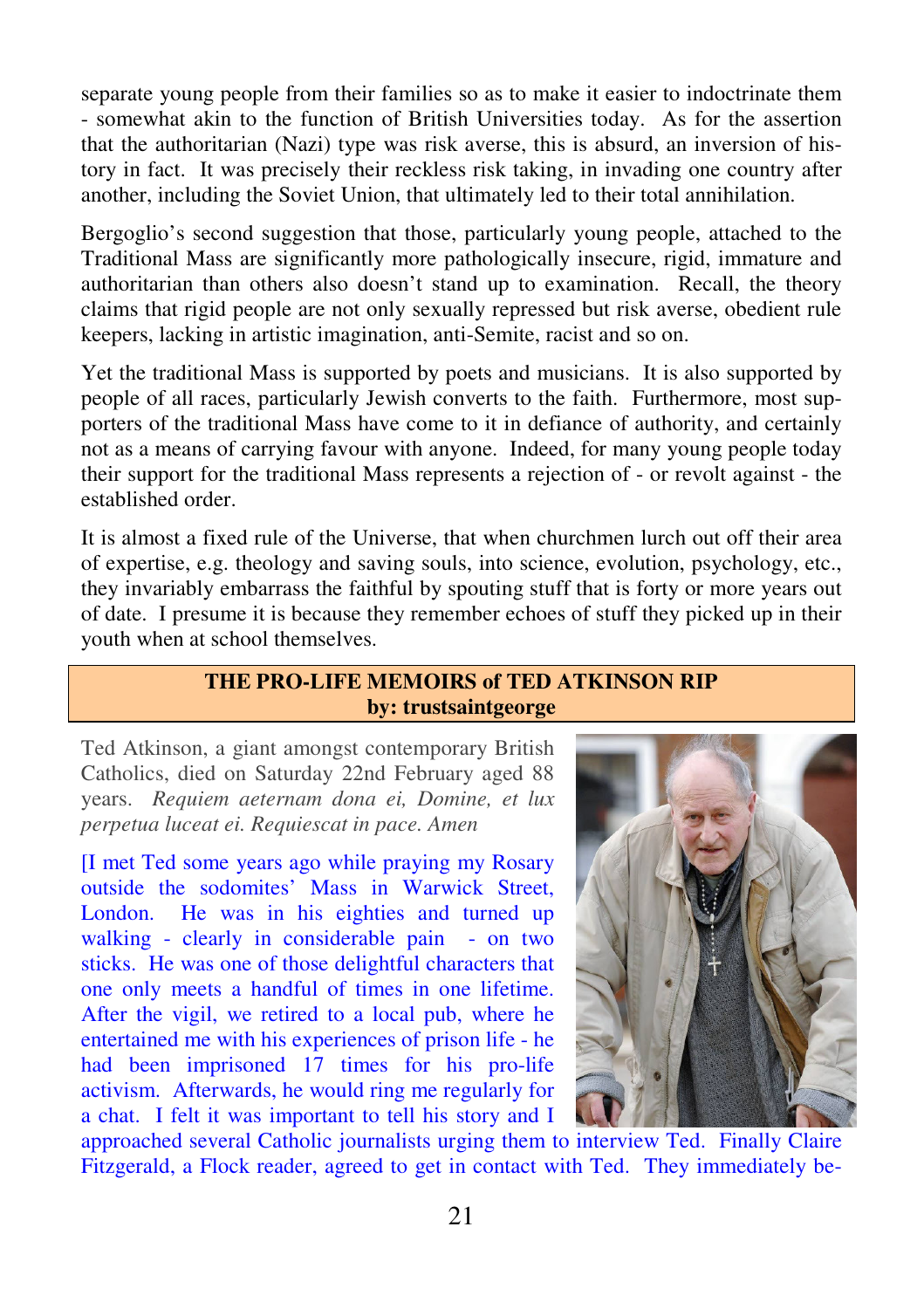## came firm friends. PEEP plans to publish Claire's account of Ted's inspiring pro-life story in 2021 - Ed]

Ted was a long-time friend and supporter of The Saint George Educational Trust. Imprisoned seventeen times (twelve times in HMP Norwich, four in HMP Pentonville and once in HMP Brixton), issued with curfew restrictions under an Anti Social Behaviour Order (ASBO), and refused a hip operation by his local hospital because of pro-life work, Ted's life and combat for the Moral Order puts the rest of us to shame. As a small tribute to Ted Atkinson SGET is pleased to be able to present some prolife memoirs that Ted put to paper for the Trust a few years ago.

## **Pro-Life Memoirs (Written for The Saint George Educational Trust) by Ted Atkinson (Palm Sunday, 20th March 2016)**

I lost my job as a hospital porter whilst employed at Bishops Stortford. After lunch one day I happened to glance at the Ops list. One of them was a D&C (termination). I have no medical or nursing qualifications, but that is womb scrape to evacuate the results of conception. It just happened that I was instructed to fetch the 'patient' to the theatre. I refused point blank, and told them this is wilful murder. I went to a tribunal and was asked if I was a conscientious objector. I wondered why they asked that question, and said I had no objection to military service. They never explained and turned down my appeal on the grounds that I was not. I was brought up during the war and equated that with a refusal to military service.

In 1999 I blitzed two shops in Cambridge and ten shops around the West End of London where I rendered nearly £300 worth of sodomite literature unreadable. I had thirteen separate incidents, having blitzed one shop twice. In eight of them they would not call the police, but merely told me to clear off and not come back. Never argued the toss because I was testing my toes in the water to find out how far I could push without getting arrested. I was only prosecuted and fined in three of them. In another incident I was merely escorted off the premises by a police officer. In another incident I was arrested and later released without charge. During my detainment one of the police officers said to a third party within my hearing, *"It's good to know that somebody is making a stand!"*

I told a judge in Manchester Crown Court, *"By protecting these murderers you will have to answer before Almighty God."* I can tell you that from long experience they just sit there like a block of stone, but I must have touched him on a raw nerve. He replied, *"That will be before a much higher Court!"*

Picketing alone at Marie Stopes in Buckhurst Hill I was arrested for refusing to remove photos of murdered babies from sight. I was arrested and taken to Ilford Police Station, which I knew had no jurisdiction. They should have taken me to Epping. In fact it turned out to be the right station. I was kept there for the weekend during which time I got chatting to a teenage police cadet. He let slip that he had been playing with an Ouija Board. I read the riot act and made him realise that he was placing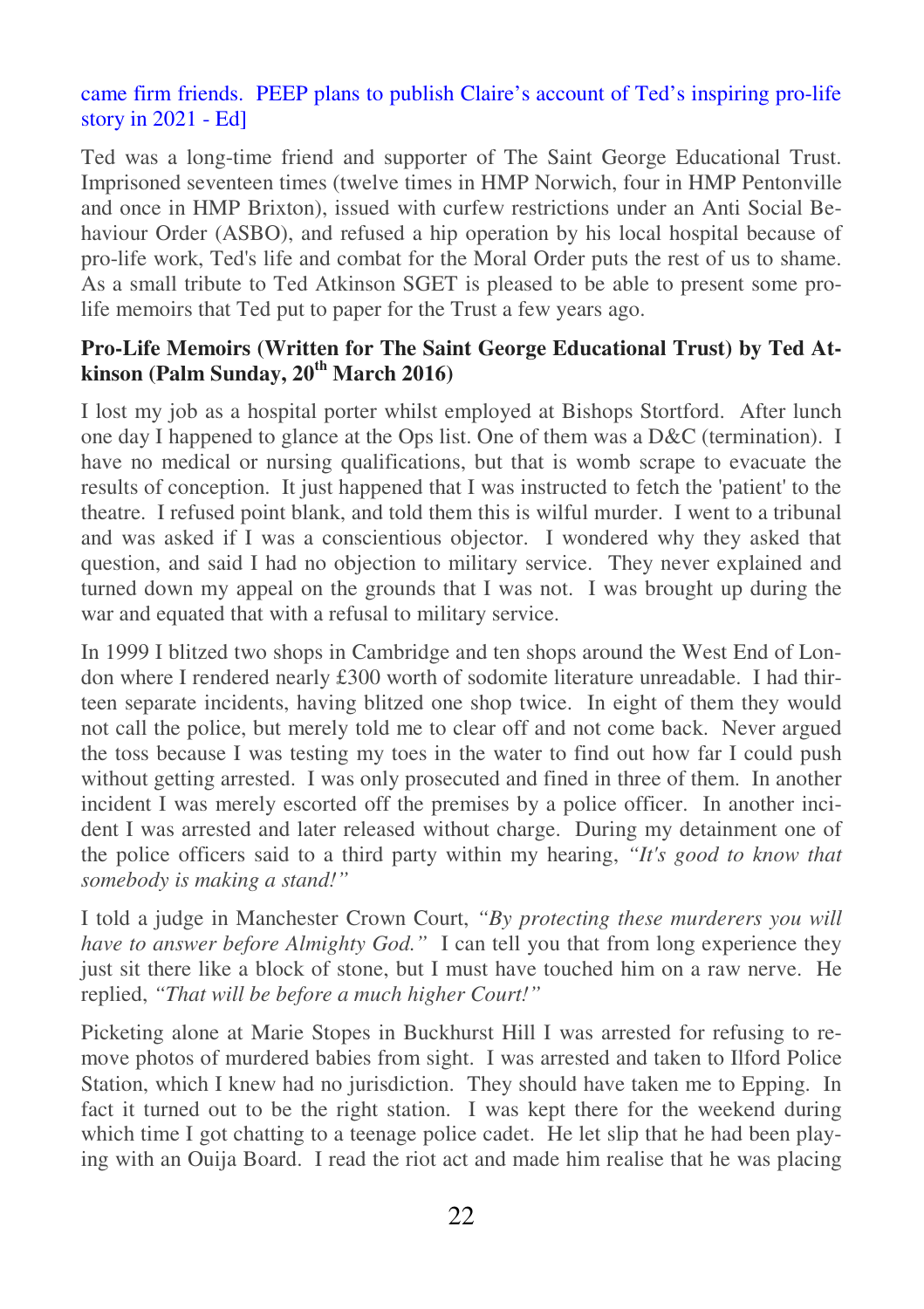his soul in grave moral danger. I have his name on my prayer list to St. Therese of Lisieux.

It was after returning to Britain in August 1968, after four years in Australia, that I was shocked into some form of Catholic Action. I was stunned at the depth of moral depravity to which our country had descended. This was particularly noticeable in regard to the spread of pornography. My first piece of action in this regard was at W.H. Smiths bookstall at Liverpool Street Station. A paperback, *'The Other Victorians'*, a pornographic work thinly disguised as a part-history of the Victorian era. I rendered unsaleable several copies before I was arrested. I was fined £8.50. A friend, thinking they were doing me a good turn, unknown to me paid the fine, pulling the rug from under my feet. I was furious, but had to accept it. My next action was at the local cinema in Bishops Stortford during the screening of *'Last Tango in Paris'.* The leading actor, whose name escapes me at present, later told the director, *"You have utterly violated me, I shall never make another film like that."* Maria Schneider, who played opposite him, ended up in a psychiatric hospital.

My introduction to Fr Morrow was at a Methodist chapel in North London where a plan to blockade an abortion mill was to be staged the next day, so I got plunged in at the deep end and was arrested with him and a number of other people. As I recall we spent several hours in police cells and were bound over to keep the peace. We had been doing that from the very start, for the unborn! With regard to the *'Tango in Paris'*, I was fined £250 and spent sixty days in Pentonville in lieu of the fine. My first three weeks I shared a cell with a Protestant from Co. Mayo. Until then I didn't know there were any such in Co. Mayo. When he was discharged I spent the rest of my sentence alone. Maybe they thought I might have a demoralising effect on the other prisoners. They are all innocent except me! One fellow I met specialised in burgling West End flats. Another one, if you could believe him, must have been a guest at every prison in the country. Whatever I mentioned, he had been there. *"Now Norwich was a good nick that was!"* I was never able to clarify exactly what is *"a good nick!"*

I must say that although I have only resided in three prisons, Brixton, Pentonville, and Norwich, I can't say that I had any real complaints with regard to the accommodation or food. The rations were adequate, though not plentiful. I would keep two slices of 'Mother's Pride' for a late-night snack, with a sprinkling of salt. It was delicious! Hunger is the best sauce!

Doing a short spell in Norwich one fellow asked me to pray for an acquittal as he was going for trial the following day. I said, *"Harry, I shall pray that justice shall be done."* He bounced back at me in alarm, *"don't do that, I could get six years!"* Looking back on that incident it sounded to me almost like a guilty plea.

One fellow I met in Pentonville was astounded when I said, *"Don't you think it is wrong to help yourself to other people's property?"* He was in nick for shoplifting. His reaction was, *"You are too honest, you shouldn't be here!"*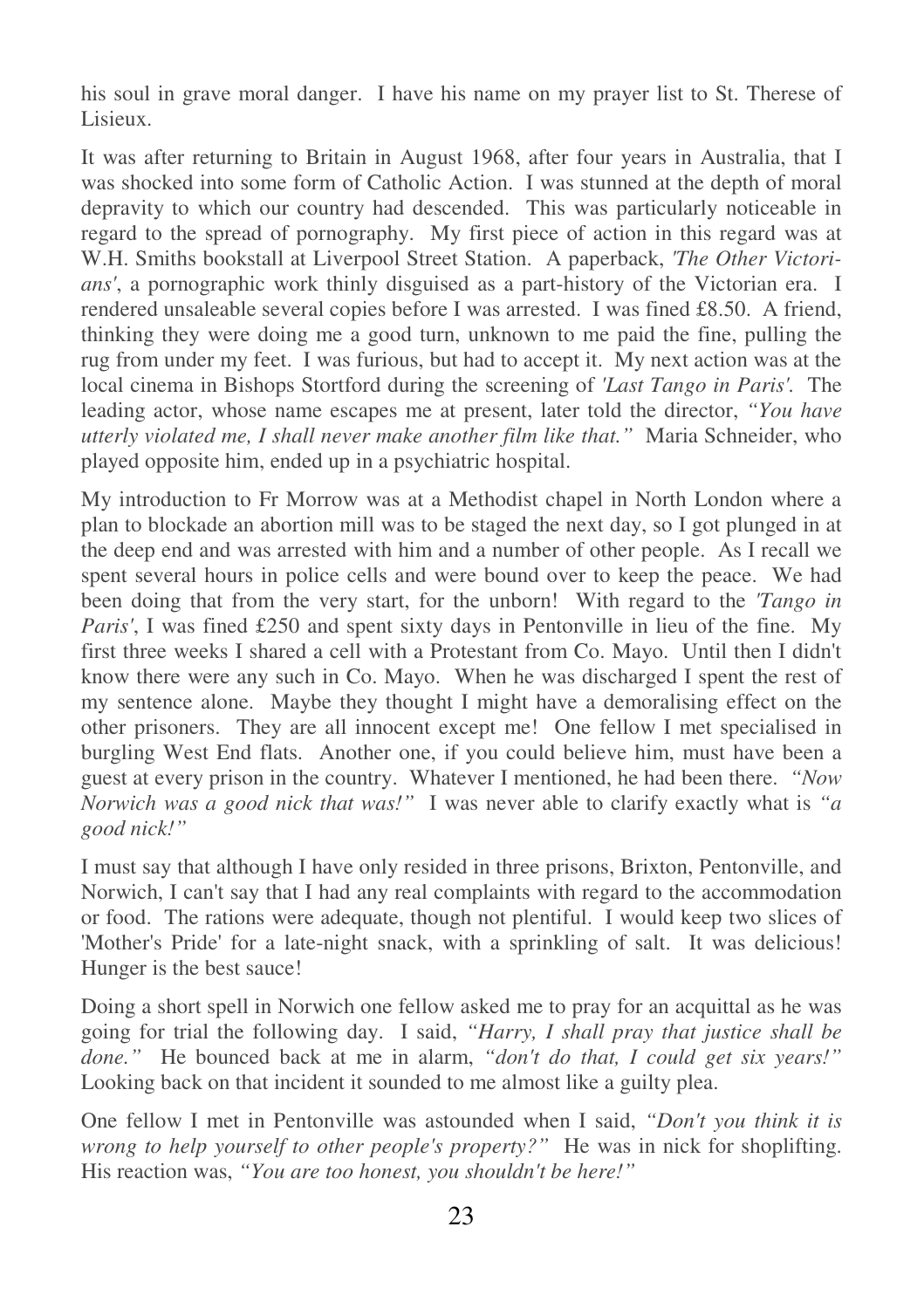Whilst hitching to Bournemouth a middle-aged lady driving alone gave me a lift and took me as far as Ringwood. That is unusual. She said to me, *"I don't know why I stopped."* Then I said, *"I know why you stopped."* I don't know why I said that, but the reason was made plain to me a little later. She was a widow and had been attending séances, and claimed that she had been in verbal communication with her late husband. I read the riot act and warned her that she was placing her soul in grave danger as this communication could only be the result of a trick of the Devil. I pointed out to her that if she was humbly prayerful to Almighty God in her widowhood, and He in his great mercy and wisdom wished to send her husband with a message, then that was the divine prerogative, but under no circumstances must she attempt to contact her dead husband. I offered her a spare set of rosary beads which she accepted and immediately placed around her neck. My first lift on that journey was from a man who had assisted my mobility about two years previously. He said, *"You are the man who is fighting abortion!"* But I couldn't remember him.

There were twenty-seven of us before Liverpool Magistrates Court. I and seven others were convicted and fined. The 'stipe' asked me first, *"Have you anything to say before sentence?" "Yes. Today you have disgraced your office. You have aligned yourself with a gang of child murderers and will have to answer before Almighty God. I stand here as a witness for the two-million unborn babies murdered by abortion in this country. In defence of our Christian heritage. When I came into this court twelve-days ago, I was willing to give you the benefit of the doubt. Now there is no doubt. You have seen the evidence. You know that they murder unborn babies in that place, and you will have to answer before Almighty God. Hear me for the good of your soul."* His only reply to that was, *"You are stepping very close to the laws of contempt, Mr. Atkinson."* During that case we had a long weekend off as the magistrate had some other business to attend to. Fr. Morrow and a group of us went to Brighton in several cars and blockaded an abortion mill there. We all got arrested and, as I recall, were released on bail. Wherewith we returned to Liverpool and resumed the hearing there. I have wondered since whether that created some kind of legal precedent.

Attending Hertford Court on another occasion I was arrested by two police officers, who had come up from London, for failing to attend Marlborough Street Magistrates Court for sentencing. One was a lapsed Catholic and the other was a practising Anglican. He had lost a child in infancy, and I assured him that his child was safe in God's keeping. On this occasion I was lodged in a West London police station overnight, and the Anglican came to visit me there whilst attending. He said he was anxious for my welfare.

At Marlborough Street, the magistrate asked me why I had not turned up for sentencing on the previous occasion. I replied, *"I am not the court's paid servant to be at your beck and call."* I can't remember what she said to that. The case was about some sodomitical literature that I had defaced and rendered unsalable. I discovered later that she had ordered the books to be destroyed.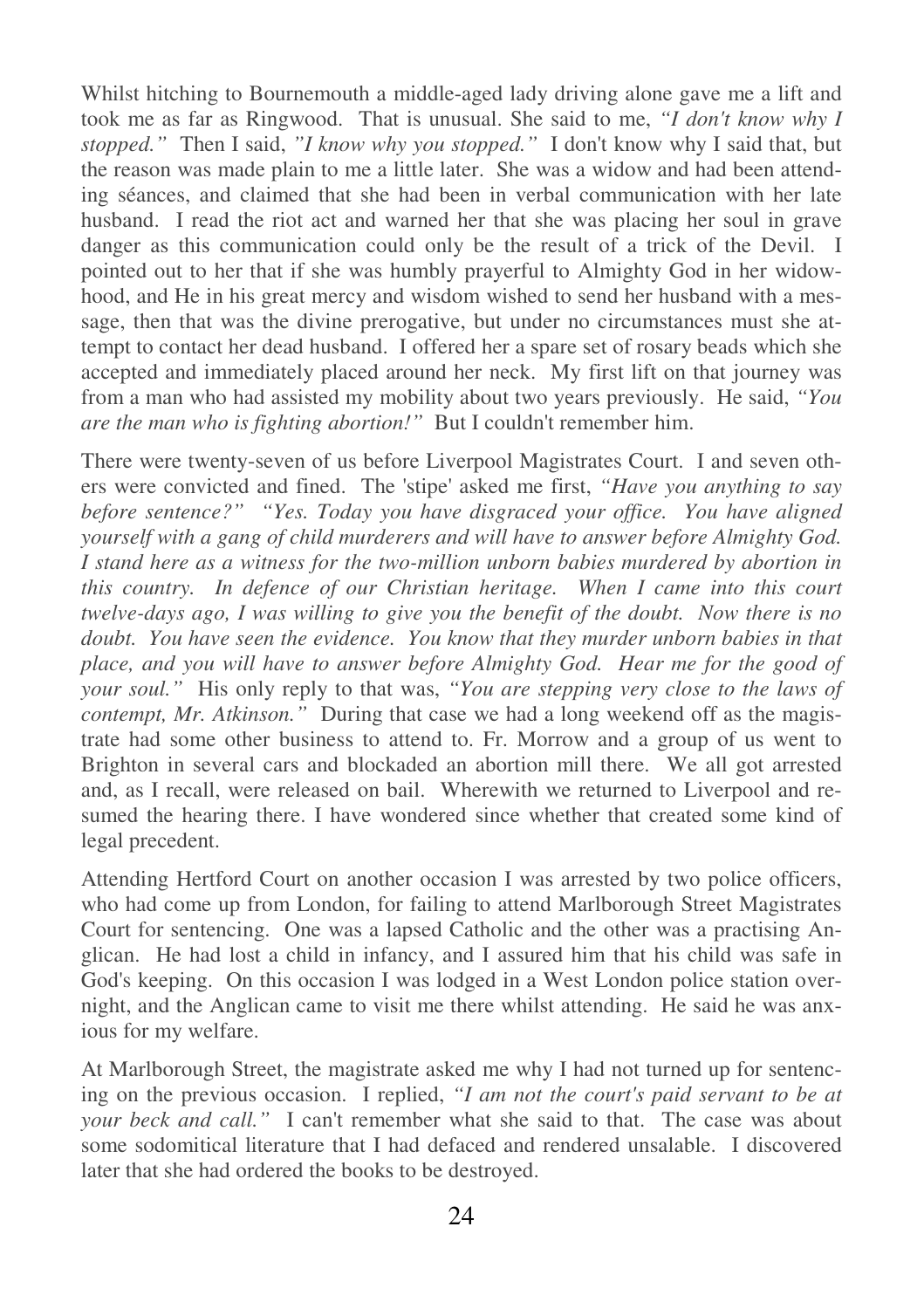Up before Swaffham Court before Judge Browning, Mrs. Ruth May entered the witness box and produced a few tears. I said, *"Madam, your distress is either sheer pretence or, if genuine, is the product of a troubled conscience and is a gift from God. Look after it and make your peace with God."* I could never analyse the look on her face. It almost seemed like a child asking for pity. I recall that a reporter from a local paper had to argue for his right to be in the court after the court officials had tried to have him excluded. When it came to my turn to give evidence there was no Catholic Bible available. I was not prepared to swear on a Protestant book so was asked, *"Affirm.*" I declined and pointed out that I am not an atheist. Judge Browning said we may have to hang over for another day, when a court official would be able to borrow a copy of a Douay Rheims New Testament from the local convent school. They also had a copy of the Koran! England had been a Catholic country for more than onethousand years. It has never been a Moslem country.

During my trial for damaging a cinema projector during the screening of *'Last Tango,'* Judge Waddilove asked me if I had anything to say before sentence. *"Yes. I should have used a bigger hammer!"* He didn't say a word, but had given me a tip during the trial. *"Whether or not I agree with you is beside the point. I am here to administer the law."* Judge David Moylan, in a later case at Kings Lynn court, used almost identical words when I was prosecuted for damaging a porn magazine. *"I am not going to tell you whether or not I agree with you, that is not my function. I am here to administer the laws."*

On an occasion in London's West End I damaged several sodomite books. Prior to this I had a summons to attend Bow Street Magistrates Court, now closed. I wondered what would happen if I blitzed a shop on the way to the court. Having never done that on a previous occasion I decided to try it as an experiment. They took me off to Brixton prison, and then took me up to Bow Street two-days later. I was already in breach of my bail at Marlborough Street. The Crown Prosecution Service opposed bail as I might do the same thing again. The magistrate, who was a stipe (stipendiary magistrate) said, *"I suppose you would like bail, Mr. Atkinson!"* I replied, *"That's entirely a matter for you, sir."* He gave me unconditional bail, despite the fact that I was already in breach of bail at Marlborough Street. I walked out into bright September sunlight when I was expecting to go back to Brixton prison. My usual procedure has been to walk into a shop, render copies of sodomite literature unreadable, walk to the counter with them, ask to speak to the proprietor and ask him if he wishes to call the police. My regret after all this, with hindsight, was that I was in general so mealy-mouthed and timid, and missed several golden opportunities. I now realise that with every appearance in court I should have made a standard statement saying that procured abortion is wilful, premeditated, murder, and that Almighty God alone has the right to take innocent human life.

A group of us were arrested and taken to the Leeds Bridewell where we shared a communal cell with several strangers. This was over Sunday night. About 1.00am, or so, a uniformed officer came in and his manner was very strange. He said, *"I have*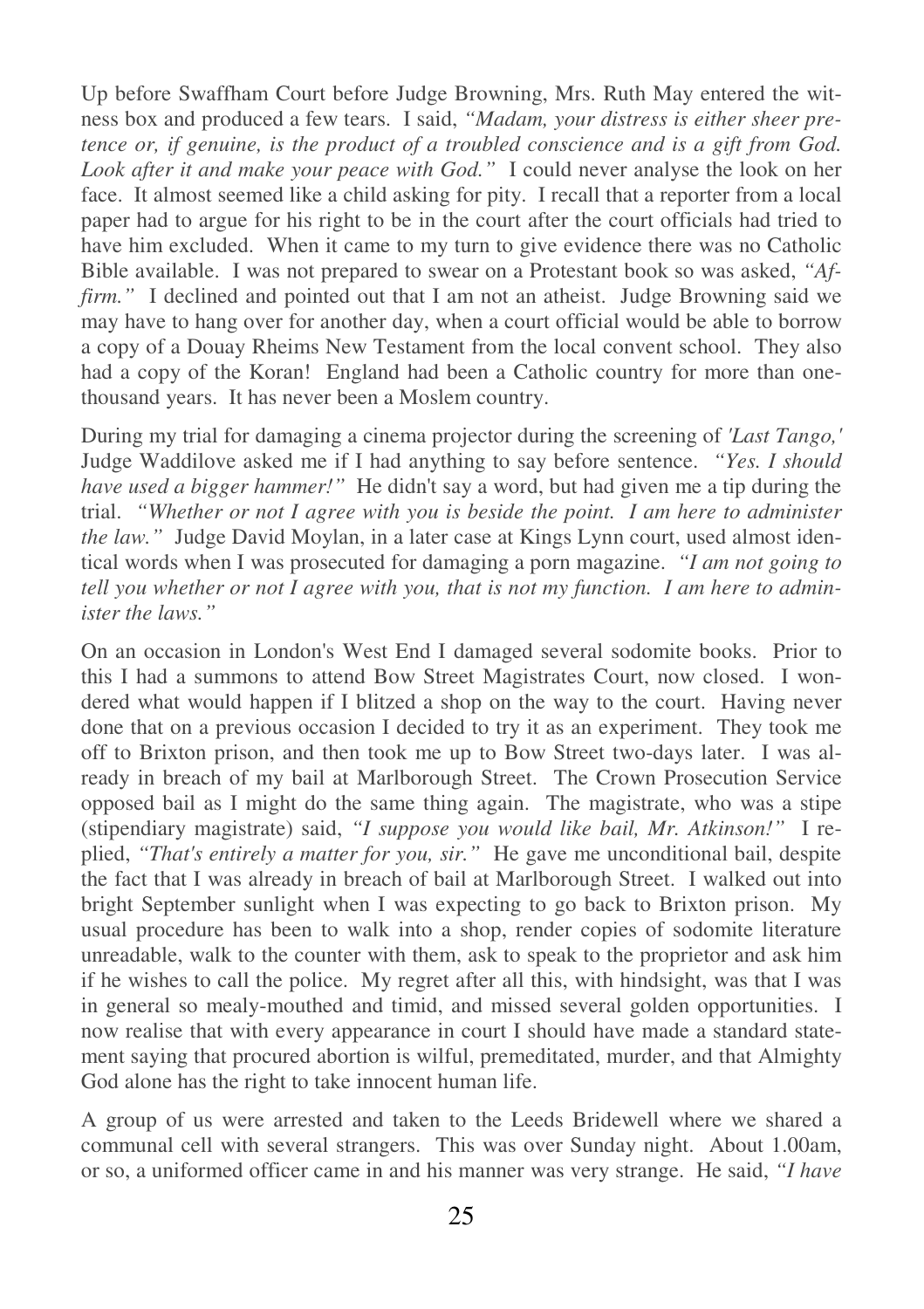*a longer sentence than you. I run this place!"* I felt so sorry for the man I got down on my knees and prayed a rosary for him and his family. It made me realise that coppers are only ordinary men like us, trying to do their duty as best they can, and have the same cares and worries as most other people.

One outstanding member of Fr. Morrow's group was Maurice Lewis. He would go into an abortion mill and talk to those women who were waiting to have their babies murdered, and saved many from that terrible fate. I was with him one Good Friday at the Birmingham murder mill, but lacked the courage to go in with him to my shame. It has been on my conscience ever since. He was a convert, and became involved in rescue work as a result of financially assisting a friend of his who needed money to pay for an abortion. It was only after he was made to realise what he had done that he repented and became one of the bravest and most determined rescue workers. He was only a little chap weighing less than ten stone. A lorry driver, he migrated between Britain and Canada twice yearly. He took on the British Columbia government who were proposing a bubble-zone, making it an offence to pray within fifty metres of an abortion mill. Before the case came to court in British Columbia he was found dead in the cab of his lorry. He was under forty years of age. One post mortem found he had died of carbon monoxide poisoning, and another that he had choked on some food. It is my opinion, and that of many others, that he was murdered. Two police cyclists found him on one of the Canadian highways. He had previously stated to some of his friends, *"I have to be careful, I have upset a lot of people!"*

Searching further back in my memory was when I was doing two years National Service in the R.A.F. There were about twenty of us in a large Nissan Hut. There was one Presbyterian from Northern Ireland, by name Patrick Bloomer. Paddy would always kneel beside his bed before retiring for the night, in silent prayer. And there is me, a professing Catholic, and I was too embarrassed to give him moral support by kneeling by my bed. And, as I recall, there was no sniggering or snide remarks. But some years later I went on a course to become a lighthouse keeper. I didn't pass the test, but in the interim I was accommodated in a small dormitory of four, including myself. Thinking of Paddy I decided that I would kneel in silent prayer, which I did from then on.

Can one think of a more satanic injustice than a convicted murderer is maintained in idleness and relative luxury however horrendous his crime, and yet the death sentence has been reserved for the totally innocent. Marie Stopes and all the rest of these infanticides are all granted charity status as well as direct government subsidies, whilst we who fight them must struggle on with no such financial incentives, and are routinely branded as criminals into the bargain.

I was amongst several who were arrested at the Birmingham abortuary. The first in Britain to become fully operational within a week of the so called Act coming into force. We adopted passive resistance by lying on the ground, and had to be carried or dragged to the police van. One police constable said to me, *"You walk, no pain. You want pain, you get it."* He bent my wrist over and I nearly passed out with the pain. I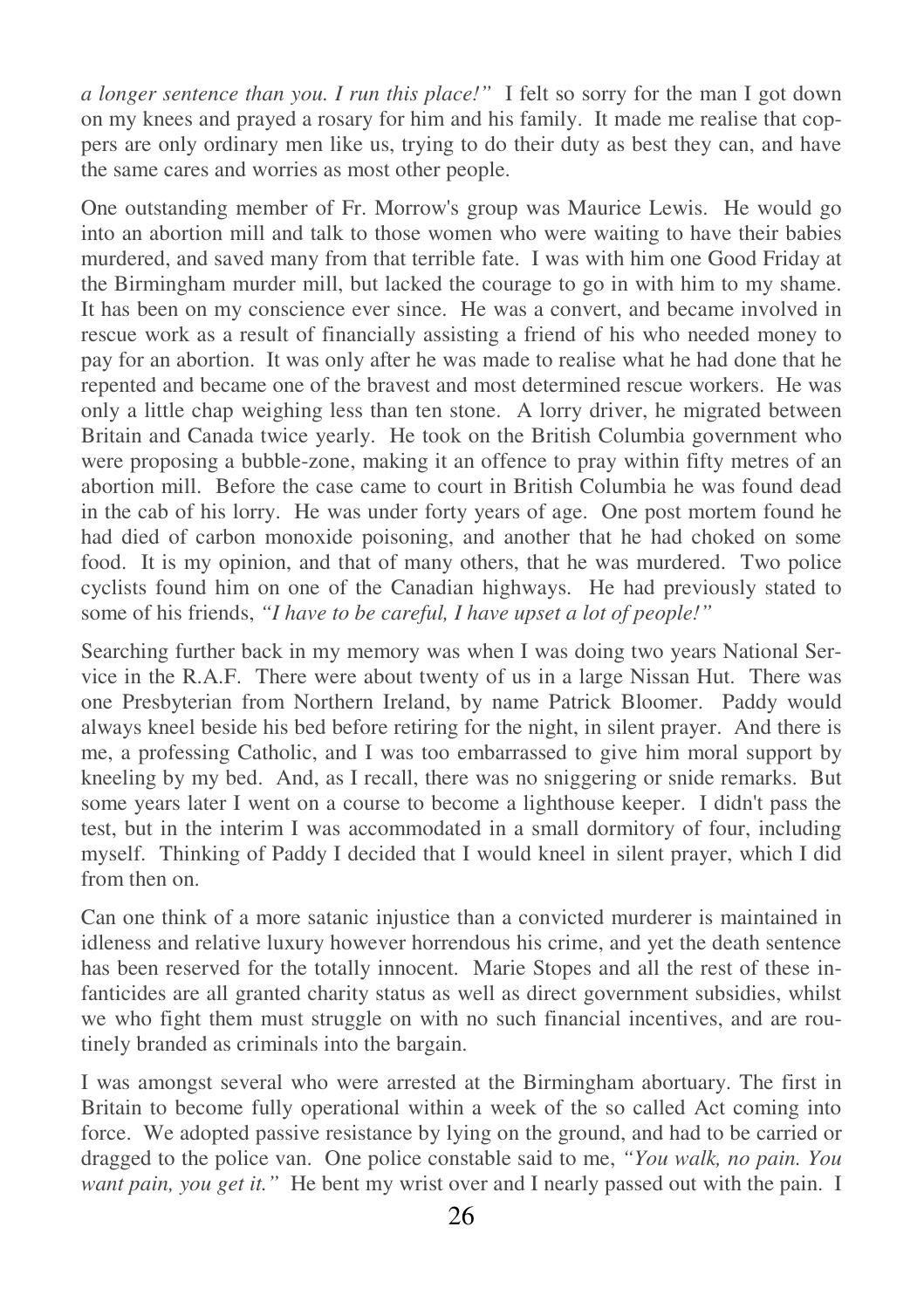am amazed that he didn't break my wrist. The West Midlands constabulary have a reputation for that sort of thing. That was my first experience of police brutality. I think he was a Catholic who knew that he shouldn't be there.

I went to the cinema in Kings Lynn where the film *'The Last Temptation of Christ'* was being screened for a two-week run. Fortunately the attendance was so poor that it only ran for a week. This was during October. Having hitch-hiked from Hilgay, I knew that I would be coming home in the dark. With the last bus having gone, I was faced with a sixteen mile walk. I was disgusted to find that not a single Catholic, or any brand of Christian, had turned up to protest and spent about one-and-a-half hours on a lone vigil. But it was better than nothing. I had to walk the first mile to get on the main road for Downham Market. When I got to the roundabout, my heart sank a bit for having to face another fifteen miles on foot. I know from experience that once darkness falls ones chance of hitching a lift plummets. But I decided to give it a try. A few cars passed by and then one pulled up. After having left the cinema just after 9.00pm I was home before ten, being dropped off right outside my front door! The Good Samaritan in this case was a Muslem student heading for Cambridge. He told me that he was opposed to abortion. Incidentally the woman who played the part of the Blessed Mother had been killed in a road accident on her way to view the public premier of the film. I wonder where she is now? Did she have the opportunity to repent before she died? It's a warning to all of us. I was quite prepared to walk the whole distance. It was cool and dry with no wind. Ideal for walking. It makes me realise that God does not always exact the penance, but merely requires our willingness.

Coming up to eighty-five, and with rapidly deteriorating legs making independent movement impossible, and with the diabetic itchy body I wonder how long I have before I pop my clogs, diabetes being a creeping disease for which there is no known cure and can affect any part of the body. I understand that it can be controlled, but I don't know to what extent so I want to commit some of my experiences to paper before it is too late.

20<sup>th</sup> March (Palm Sunday) 2016 A.D. - Edward Atkinson

## **JAMES SHUPE LEAVES 'FRAUD' TRANSGENDER LIFESTYLE "LEGAL FICTION BASED ON PSEUDOSCIENCE"**

Roe of Roe-v-Wade, the young woman used by the left to push through legal abortion in the USA ultimately became a Catholic and is now a pro-life advocate. This month, the first person to obtain a legal "non-binary" sex designation has successfully petitioned the court responsible for his "non-binary" status to order that the sex on his birth certificate be restored to "male". These are certainly interesting times to be alive.

Now James Shupe, the man who became the first person to obtain a legal sex designation of "non-binary," now says the transgender lifestyle is a *"fraud."* On Christmas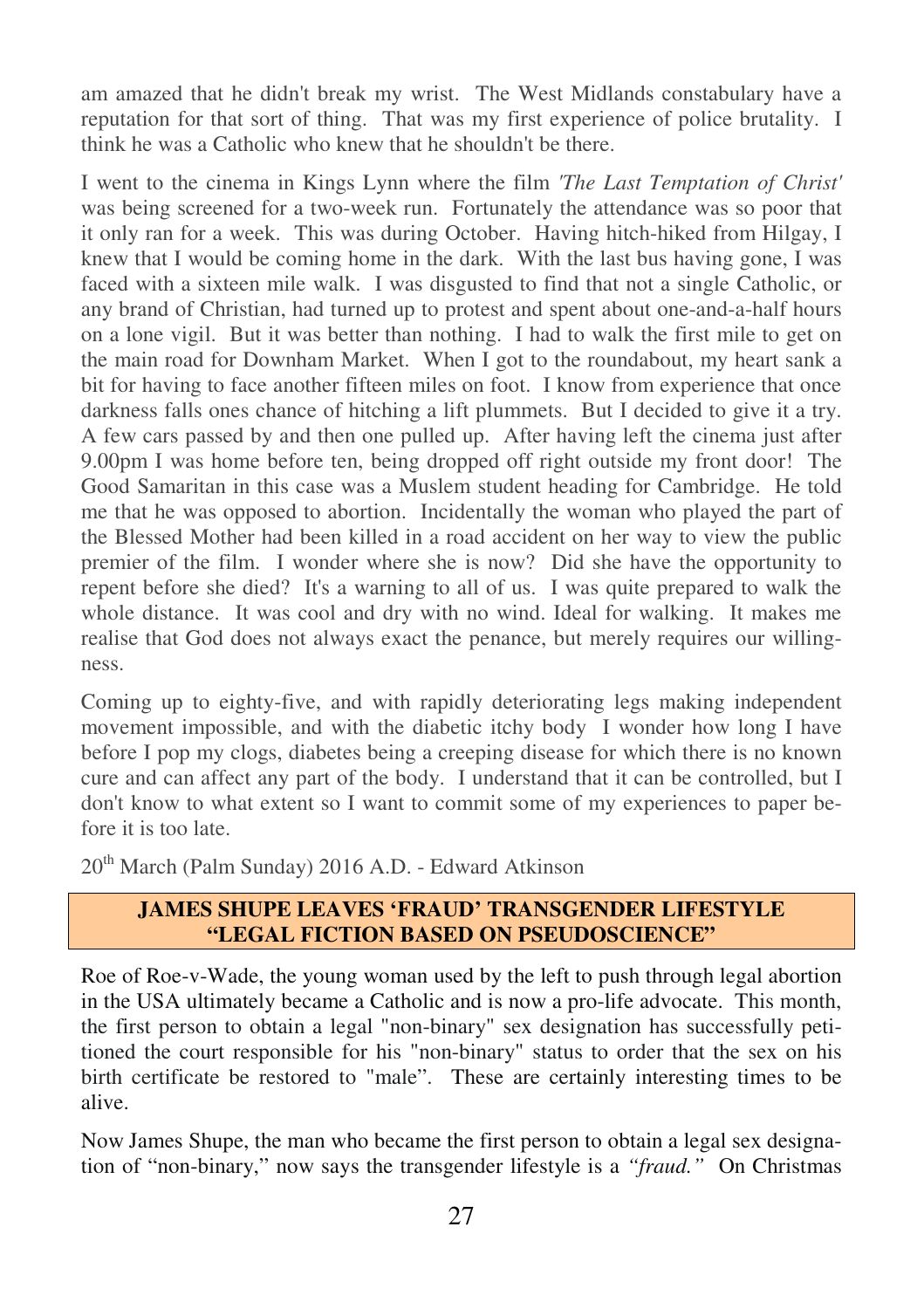Eve, an Oregon judge restored James (formerly Jamie) Shupe's gender to male and allowed him to resume using his birth name. Shupe characterized his "non-binary" status as a *"psychologically harmful legal fiction." "The lies behind my fictitious sex changes, something I shamefully participated in, first to female, and then to nonbinary, have been forever exposed,"* Shupe told PJ Media. *"A truthful accounting of events has replaced the deceit that allowed me to become America's first legally nonbinary person."*

Shupe acknowledged achieving the first "non-binary" sex designation was a win for the radical LGBTQ lobby. Now, however, he said he has "corrected" his legal record *"and LGBT advocates are no longer able to use my historic non-binary court order to advance their toxic agenda." "I am and have always been male,"* he said. *"That is my biological truth, the only thing capable of grounding me to reality.*" He added the *"non-binary"* sex designation is *"fraud and legal fiction based on pseudoscience." "I was indoctrinated to believe that I had this thing called a gender identity and that suppressing it was causing my mental health problems,"* he added. *"It was all a lie."* 

In January 2019, Shupe released a "public announcement" in which he declared he had resumed his biological male sex designation. He wrote: I believe that gender identity is a fraud perpetrated by psychiatry, the likes of something the United States and other nations hasn't experienced since the lobotomy era. As a result, I have returned to my male birth sex. On January 25, 2019, in the State of Florida, the Marion County Department of Motor Vehicles in Ocala, Florida issued me a male driver's license. Ocala, Florida has been my home since July 2018.

In the days ahead, I will be taking further steps to restore my birth sex to male more formally. In my thirty plus year marriage, I am the husband. To my daughter, I am her Father. I no longer identify as a transgender or non-binary person and renounce all ties to transgenderism. I will not be a party to advancing harmful gender ideologies that are ruining lives, causing deaths and contributing to the sterilization and mutilation of gender-confused children. My history-making and landmark sex change to non-binary was a fraud based on the pseudoscience of gender identity. I am and have always been male. There should be no social or legal penalty for others to state that. In addition to supporting the President's ban on gender dysphoria in the military, I also support President Trump's policy of recognizing and enforcing that there are only two biological sexes, male and female.

In March, Shupe, using his Twitter handle @NotableDesister, tweeted he would be returning to use of his birth name, James Clifford Shupe. *"I've often had trouble accepting my birth name because the male relative who molested me as a child had the name Clifford also,"* he said. *"Changing my name and gender didn't help me."*

As part of reclaiming my male birth sex, I will also be restoring my male birth name: James Clifford Shupe. I've often had trouble accepting my birth name because the male relative who molested me as a child had the name Clifford also. Changing my name and gender didn't help me.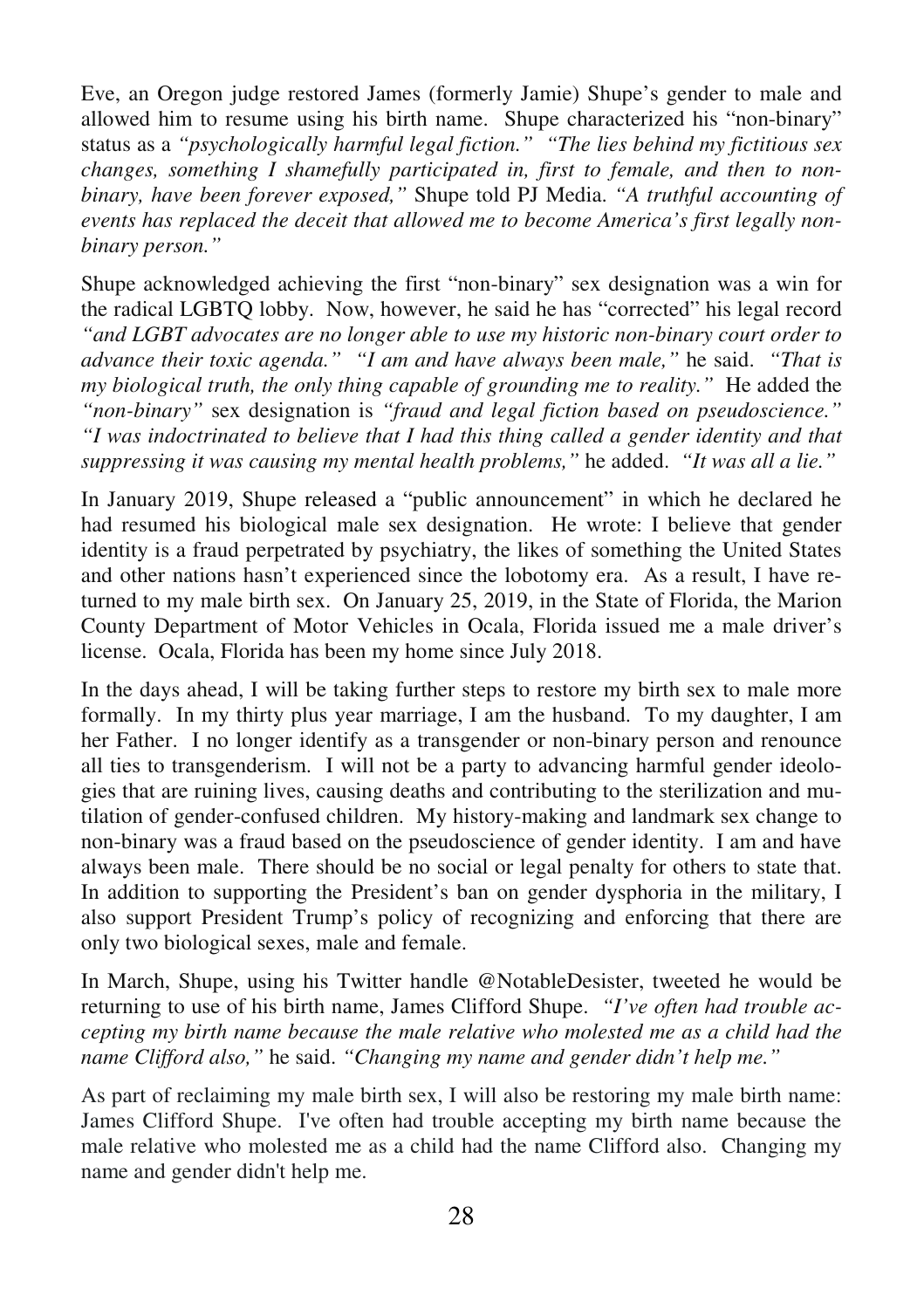Prior to his announcement about his return to use of his male birth name, Shupe's Twitter account was locked by the social media giant. In February, after responding to a question from another user about gender dysphoria and mental illness, Shupe wrote, *"Apparently if someone asks you the question: 'Is gender dysphoria a mental illness?' And you answer that question, you get banned from Twitter."* Twitter apparently found Shupe in violation of its rules against "hateful conduct." Shupe responded with the irony of the situation: Here's the thing. If you were to look in my Department of Veterans Affairs (VA) medical record, you'll see that I have a diagnosis for Gender Identity Disorder (GID) and later for Gender Dysphoria (GD) after the name change. The VA treats me at their mental health clinics for this. But on Twitter, I'm not allowed to say GD is a mental illness.

For the first time in my life, I admitted during my walk this morning that I am a child of God. On my path forward, I am going to embrace faith to sustain me. Psychiatry hasn't cured me. Transgenderism hasn't helped me. It's now time to give God and my newly found faith a chance.

Shupe took estrogen when he identified as a transgender female, but stopped short of having sex-change surgeries. He told PJ Media of the effects of the cross-sex hormones: I ended up in the psych ward three times because of hormones. I had blood clots in my eyes because my estrogen levels were 2,585 instead of 200, low bone density, problems controlling my bladder, and emotional instability. Blood tests indicated I was dropping into kidney disease territory (EFGR below 60) for about 18 months, I had chronic dermatology issues and skin reactions to estrogen patches, I passed out on the kitchen floor from Spironolactone. He reportedly also purchased high-strength marijuana in Colorado, but the drug caused him to experience hallucinations.

Shupe told Breitbart News he had difficult experiences in the places where he received "therapy." At Persad, a gender clinic in Pittsburgh, he said, *"I was crying uncontrollably at literally every appointment." "The VA told me they lacked the experience to treat me in 2014 as I was transitioning to female,"* he said as well. *"When I did get seen I felt like they were attacking my childhood. I became paranoid they were going to try and kill my service connected rating, my livelihood."* 

Shupe told the *Star Banner* in Ocala, Florida, where he now lives with his wife, that *"the mental health system just rubber stamps you with gender dysphoria and they don't look at the underlying behavior." "Educating myself about why I was doing the things I was doing was key to being able to make peace with it and allow me to get back to reality,"* he said. Today, Shupe told Breitbart News he attends 12-Step meetings.

*"My case is still being used in non-binary gender lawsuits,"* he said. *"I want people to know that I don't agree with that anymore. My hope is by making my story public, I can help reverse what I helped unleash."*

Shupe is going public about his change back to his male birth sex designation and hopes he can *"reverse what [he] helped unleash."*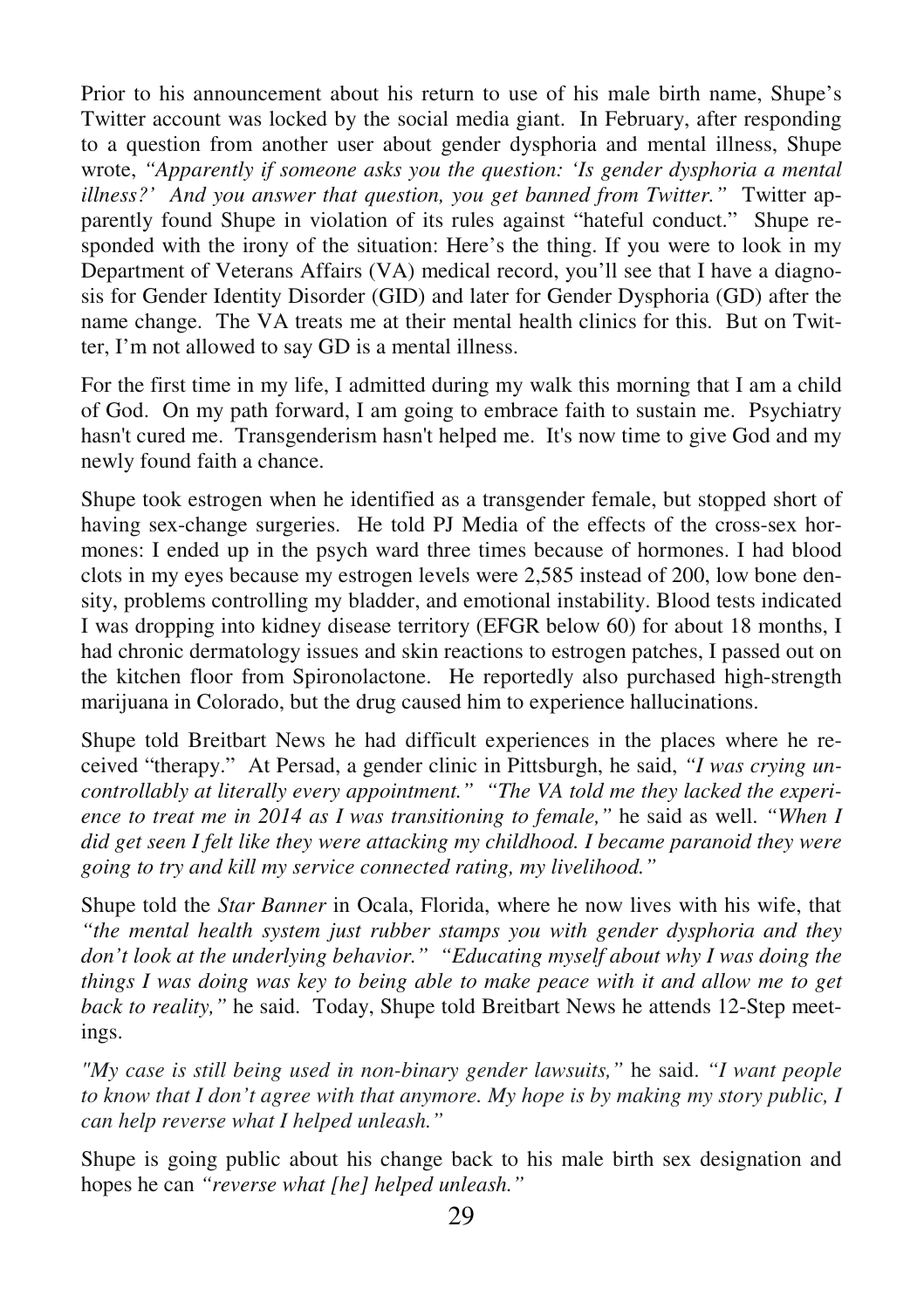#### **LES PETITES SŒURS DISCIPLES DE L'AGNEAU (The Little Sisters Disciples of the Lamb) By Graham Moorhouse**

A couple of years ago, I wrote an article about The Little Sisters Disciples of the Lamb, a beautiful development in the Church in France: two women had founded a contemplative monastery for women with Down syndrome. Update: the monastery now has ten sisters, eight with Down syndrome.

In Morris West's novel The Clowns of God, Christ returns to earth, where He is unrecognised by the majority.



Jesus visits a school for children with Down syndrome and picks up a little boy. *"I know what you are thinking,"* He says to a group of sceptics. *"You need a sign. What better one could I give but to make this little one whole and new? I could do it, but I will not. I am the Lord and not a conjurer. I gave this mite a gift that I have denied to all of you - eternal innocence. To you he looks imperfect, but to Me he is flawless."* 

Jesus continues, *"He is necessary to you. He will invoke the kindness that will keep you human. His infirmity will prompt you to gratitude for your own good fortune." "He will remind you that My ways are not yours,"* Jesus continues: *"This little one is my sign to you. Treasure him!"* 

This story is so beautiful on many levels. One is that, in spite of traitors within the hierarchy desperate to sell out the Church to the world, of which Bergoglio's Pachamama stunt was emblematic, Christ's true Church is still there for those with eyes to see. And between the *true* Church and the world there remains an unbridgeable chasm: the world seeks out children with Downs for surgical assassination, while the true Church cherishes all such as Christ's extra-special little ones.

> Visit the sister's website at: http://www.les-petites-soeurs-disciples-de-lagneau.com/en/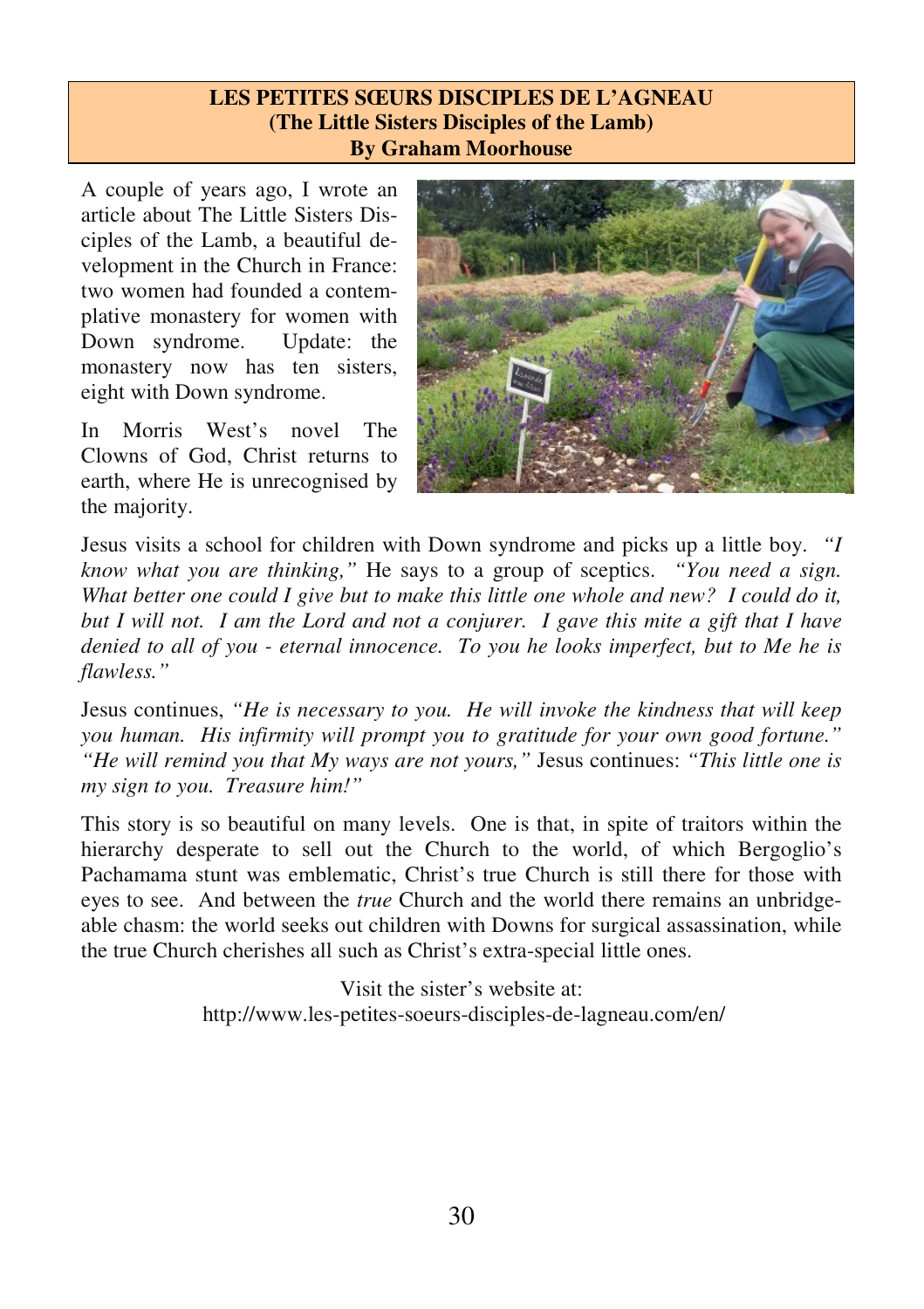## **FROM THE MAIL BOX**

**NB Because of the toxic atmosphere in which orthodox priests have to work in the modern Church, we never publish their real names. All priests are called Fr Ignobilis and reside in Stat Veritas for the purposes of this mailbox** 

## *"May God and Our Lady bless all the work you do"*

To Graham and all at the Flock, have a wonderful Christmas and a Happy New Year. May God and Our Lady bless all the work you do in promoting the Faith. Best Regards.

**Wendy Moss** 

## *"Will there be schism? Pope Francis doesn't seem to care."*

Dear Mr Moorhouse - Thank you for the Flock. I do feel so good reading it. We need someone like you to speak out, and you certainly do!

What is your reaction to the Amazon Synod. Isn't it shameful. I am so afraid, they will insist on married and women priests. Will there be schism? Pope Francis doesn't seem to care. I hope you don't mind me sharing my thoughts with you.

## **Mrs Agnes McKenzie (Nottingham)**

The Amazon Synod was evil, demonic even. There already is a schism, it's just not in the open. However, while we should be concerned, we should not be over concerned. The fact is that the people behind the Amazon circus are not Catholics, they are Modernists. And Modernism is like the barren fig tree cursed by our Blessed Lord, utterly sterile, without fruit. Consequently it has no real long-term future of any substance. Our best response is to pray our Rosaries daily and leave it all in the Lord's hands.

As for Francis, his fate tragically is the fate of all traitors: to be loathed and despised by both sides. We must pray that he repents and saves his soul.

God bless: Graham

## *"Another great and informative read!"*

Graham - Another great and informative read! Millions of thanks as ever, and God bless always. Enclose  $\epsilon$ 

**Mrs Patricia Shepherd (Listowel, Co Kerry)** 

*"God bless all involved in producing the Flock"*